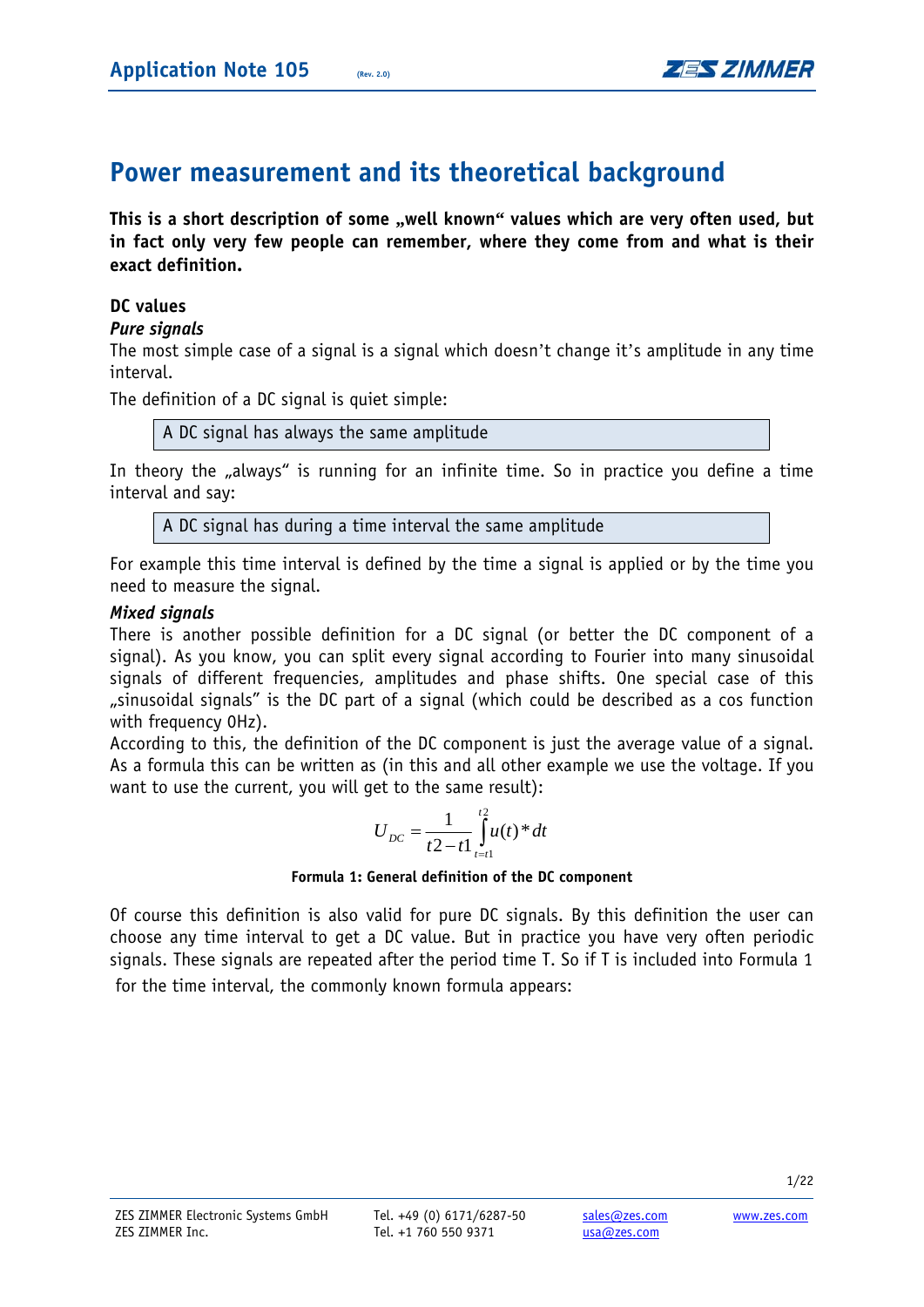

$$
U_{DC} = \frac{1}{T} \int_{t=0}^{T} u(t)^* dt
$$

**Formula 2: DC component of periodic signals** 

#### **Conclusion**

- **•** The DC component is the average value of a signal
- In practice you have to define a time interval for a DC value

## **Rectified values**

The rectified value is usually an historical value. Today there are very few applications, in which it is needed (for example  $U_{net}$  is proportional to the magnetic flux  $B_{net}$ . This is important in some transformer applications).

The rectified values were created, when the first AC signals appeared. At this time there were many moving coil meters used. But they measure just the average value (DC value) which is zero for sinusoidal signals! The first simple way to solve the problem was to rectify the signal and to take the average value of the rectified signal:

$$
U_{RECT} = \frac{1}{t^2 - t} \int_{t=t_1}^{t^2} |u(t)|^* dt
$$

#### **Formula 3: General definition of the rectified component**

By this definition the user can choose any time interval to get a RECT value. But in practice you have very often periodic signals. This signals are repeated after the period time T. So if T is included into "Formula 3" for the time interval, the commonly known formula appears:

$$
U_{RECT} = \frac{1}{T} \int_{t=0}^{T} |u(t)|^* dt
$$

#### **Formula 4: RECT component of periodic signals**

The disadvantage of the rectified value is: For many applications you need a value which is proportional to the power which will be absorbed in a resistor (see "RMS Values"). For this you can calculate a proportional factor between the RECT value of a signal and the RMS value of a signal. This factor is called the form factor. The form factor depends very much on the wave shape of the signal! So in the scale of the moving coil instruments the form factor for sinusoidal signals was integrated. For other wave shapes you get measuring errors!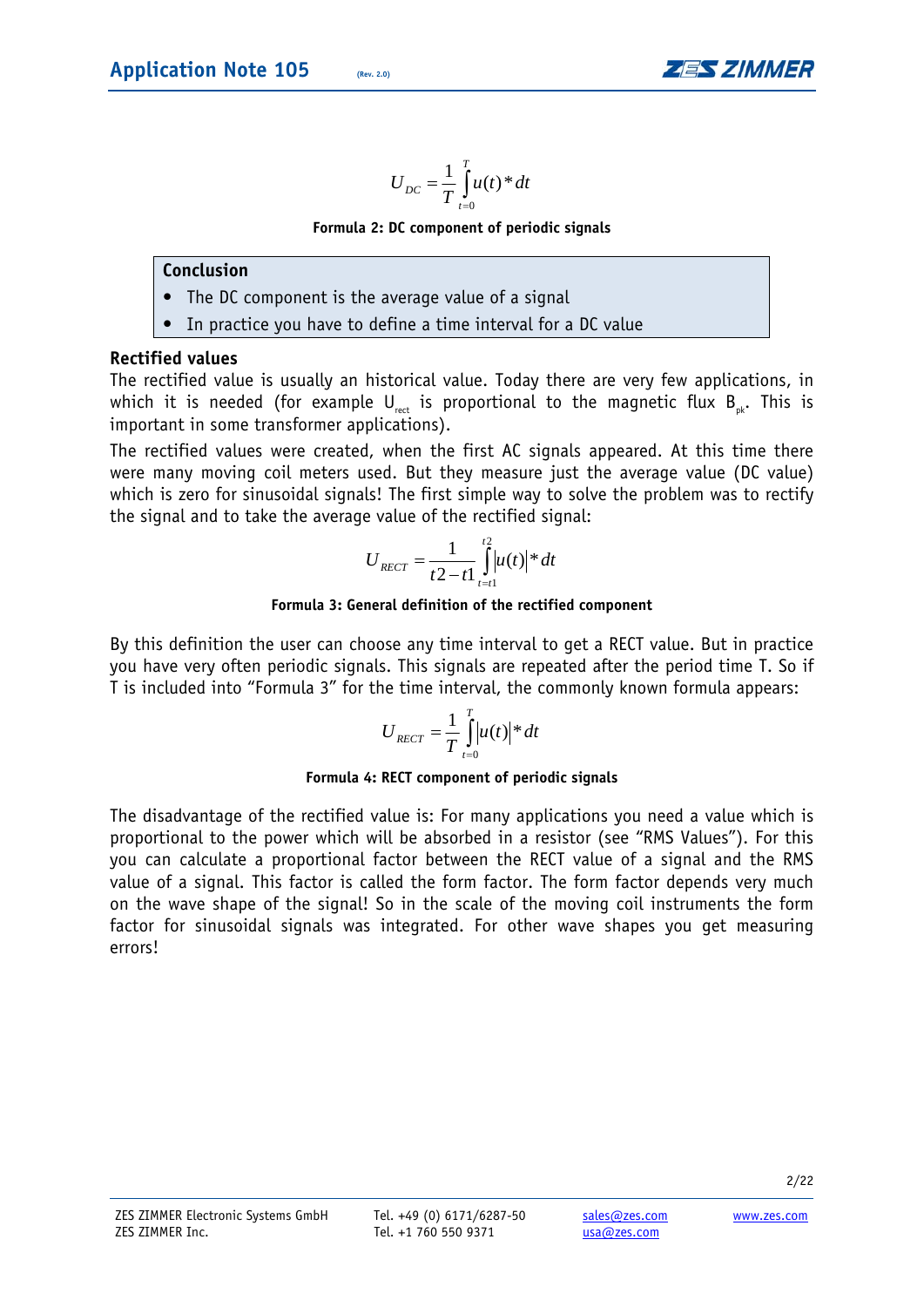

## **Conclusion**

- **•** The RECT component is the average value of the rectified signal
- **•** In practice you have to define a time interval for the RECT value
- **•** For every wave shape the RECT value has another proportional factor to get the RMS value

#### **Form factor**

The form factor is just the ratio of RMS value of a signals to the RECT value:

$$
U_{\text{ff}} = \frac{U_{\text{RMS}}}{U_{\text{RECT}}}
$$

#### **Formula 5: Definition of the form factor**

For sinusoidal signals it is about 1.11.

## **RMS values**

If you have any voltage or current signal and apply it to an ohmic resistor you will have a loss power in this resistor. The problem is that every different wave shape will produce another loss power so you would have to define endlessly allowed wave shapes which will not overload the resistor. The definition of a wave shape might be quiet complex: You need a drawing or a mathematical description.

For a more practical solution it was tried to describe a wave shape via the power. This is the most general definition of the root mean square value:

The RMS value of a signal is the amplitude of a DC signal which will transfer the same energy like the applied signal into an ohmic resistor in the same time.

As a formula you could use (in this example we use the voltage. If you want to use the current, you get the same result):

$$
\frac{U_{RMS}^2}{R} * (t2 - t1) = \int_{t=t1}^{t2} \frac{u(t)^2}{R} * dt
$$

$$
U_{RMS} = \sqrt{\frac{1}{t2 - t1} \int_{t=t1}^{t2} u(t)^2 * dt}
$$

#### **Formula 6: General definition of the RMS value**

Using this definition you can choose any time interval of any signal to calculate the RMS value. If you would apply in the same time interval a DC signal with the amplitude of the RMS value the same energy would have been pushed into the resistor.

In this definition the user can choose any time interval to get a RMS value. But in practice very often you have periodic signals. These signals are repeated after the period time T. So if T is included into "Formula 6" for the time interval, the commonly known formula appears:

$$
U_{RMS} = \sqrt{\frac{1}{T} \int_{t=0}^{T} u(t)^{2} * dt}
$$

#### **Formula 7: RMS definition for periodic signals**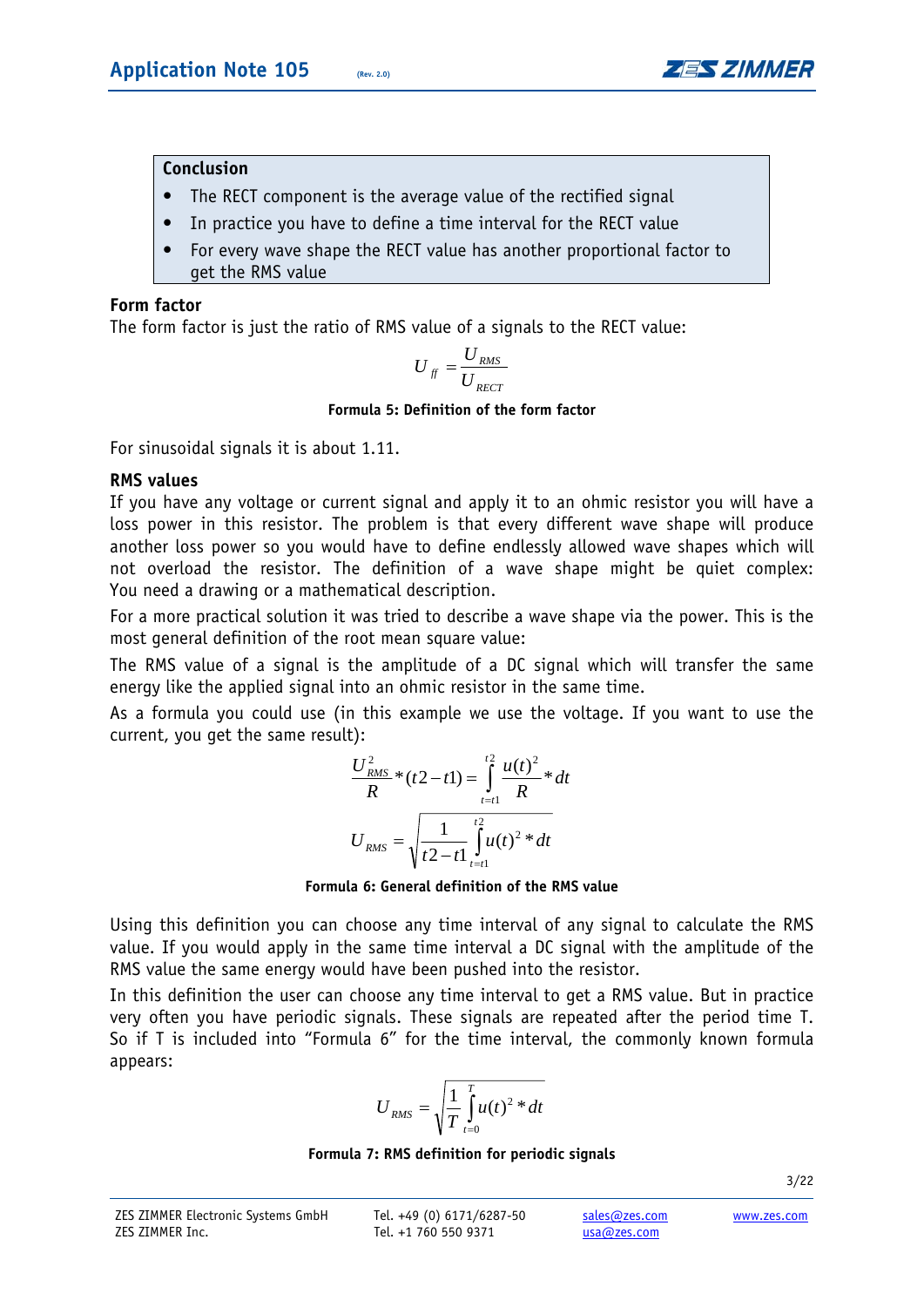

The advantage of this formula is, that you get the same value for each period. So it is sufficient to give one single value to describe a signal concerning it's power consumption in an ohmic resistor. This is valid for 99% of all measuring applications. Keep in mind, that this is a simplified definition for periodic signals! Sometimes it is difficult to find the correct time interval of a signal or the questions arises: What is the true time interval? This depends very much on your application.

# **Conclusion**

- The RMS value is proportional to the power consumption in an ohmic resistor
- Usually it is defined over one period of the signal
- Other time intervals might be possible

## **TRMS values**

In theory the RMS and the TRMS (true RMS) value are of course the same. In practice there are different measuring methods.

- Some older analogue instruments just measure the rectified value and multiply it with the form factor 1.11 to get the RMS value of the signal. This is only valid when the signal is sinusoidal. For non sinusoidal signals you need another form factor.
- Some instruments measure the AC part of a signal only. The DC component produces a power consumption in a resistor too. These instruments might display a wrong value, if a DC component exists.

To indicate that an instrument measures the RMS value independent from the wave shape of the signal, this instruments call their value the true RMS (TRMS) value.

#### **Peak values**

The definition of the peak value is simple:

the peak value is the largest amplitude of a signal

In practice there are some further definitions usual:

- positive peak value (in fact the largest value of the signal, even if it should be negative)
- negative peak value (in fact the smallest value of the signal, even if it should be positive)
- the peak value (the largest value of the amounts of the positive/negative peak values)
- the peak peak value (the difference between positive and negative peak value)

The peak value is important for measuring instruments. If it is too large for the chosen measuring range it could happen that:

- analogue instruments could come into saturation, which would cause measuring errors
- the full scale of the ADC digital instruments could be reached. Thereby the signal is cut off which cause distortions and measuring errors.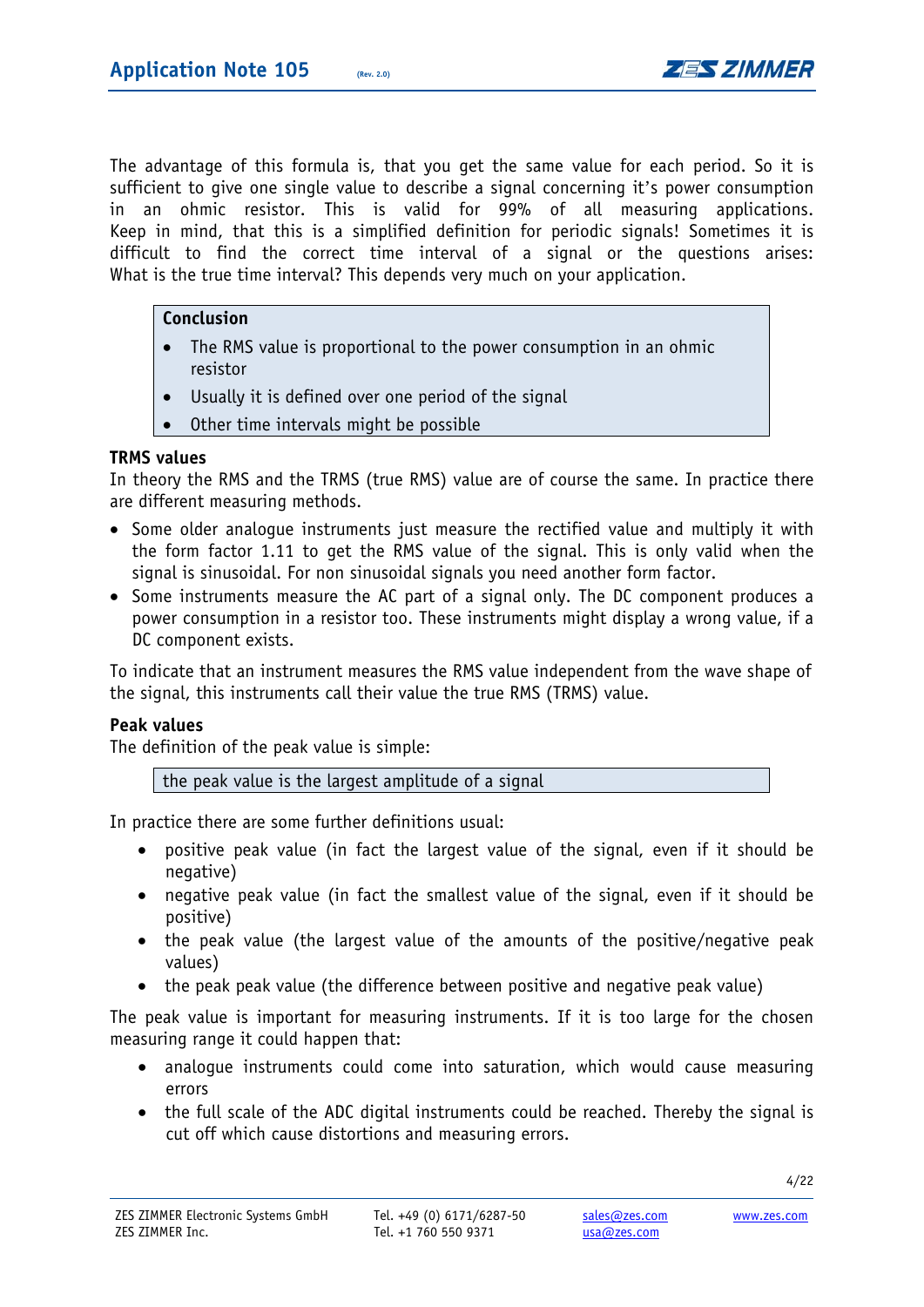

# **Crest factor**

The crest factor is the ratio between peak value and TRMS value of a signal.

$$
U_{\text{eff}} = \frac{U_{\text{PEAK}}}{U_{\text{TRMS}}}
$$

#### **Formula 8: Definition of the crest factor**

For analogue instruments a maximum crest factor is defined. If the signal has a larger one, you might get measuring errors.

For digital instruments usually you find two values for a measuring range in the technical data of the user manual:

The nominal value (e.g. 250V). This can be used to select easily the correct range. The other value is the allowed peak value in this range (e.g. 400V). With these two values you can calculate your actual allowed crest factor. In this example it would be: 400V/250V=1.6

If you apply in the same range only a 180V signal a crest factor of 400V/180V=2.2 is allowed. So the crest factor is not that important for digital instruments as for the older analogue ones, because you can influence it.

## **Definitions of power**

For power measurement it is important to take first a look at the energy. In a simple system you have a source and a load. Now you can transfer electrical energy from the source to the load. This energy can be absorbed or converted to another kind of energy (light, heat, rotation, ...). This is called active energy. Beside of this it can be stored and returned to the source later. This is called reactive energy.

Power is defined by energy transfer per time. So in a defined time you can transfer power to a load. Parts of this power may return to the source (reactive power), others do not (active power).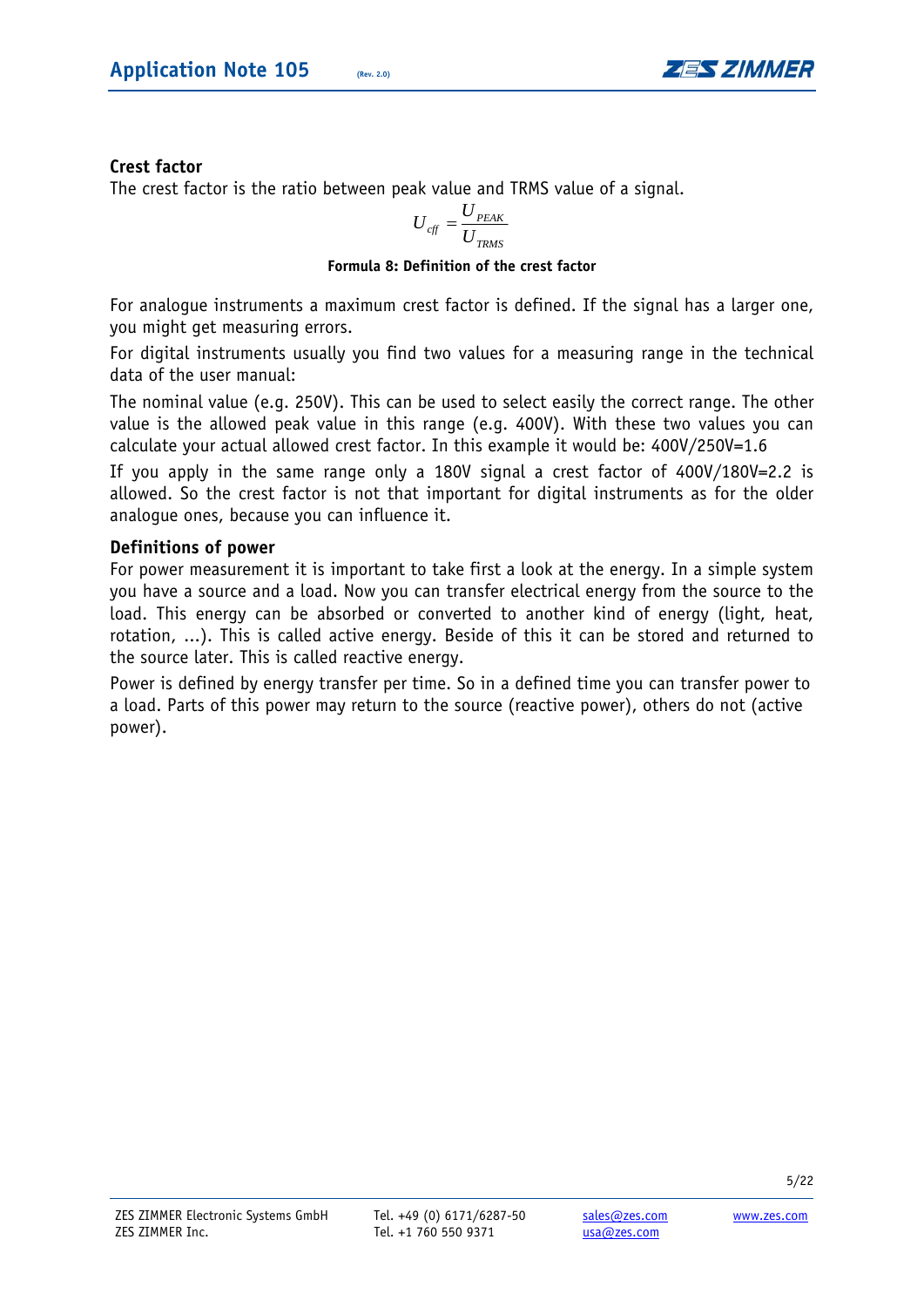

Electrical power can be divided in four groups:

Instantaneous power: This is the power at one point of time. It is calculated by multiplying the instantaneous voltage and current value at this point of time. A sequence of instantaneous power values creates the oscillation of the power. The letter for this power is " $p(t)$ ". So the formula is:

 $p(t) = u(t) * i(t)$ 

**Formula 9: Definition of instantaneous power** 

Apparent power: This is the product of TRMS values of voltage and current. A phase shifting or a distortion of this signals are not considered. It's formula is:

$$
S = U_{\rm trms} \, {}^*\, I_{\rm trms}
$$

**Formula 10: Definition of apparent power** 

Active power: This is the power which is transferred to the load and does not return while a defined time. So the active power is the **average** value of the power oscillation. It's formula is:

$$
P = \frac{1}{T} \int_{t=0}^{T} (u(t) * i(t)) dt \, 1
$$

**Formula 11: Definition of active power** 

The sign of P is "+" or "-", depending on the direction of power flow. Active power can only be generated by same-frequent voltage and current components!

Reactive power: This is the power which is transferred to the load and does return within a defined time. The reactive power is calculated as:

$$
Q = \sqrt{S^2 - P^2}
$$

**Formula 12: Definition of reactive power** 

The reactive power can have two causes:

• a phase shift between voltage and current components with the same frequency causes the "phase shift reactive power" called  $Q_{\text{max}}$ and calculated as follows:

$$
Q_{\text{shift}} = \sum_{i=1}^{n} U_i \cdot I_i \cdot \sin \varphi_i
$$

#### **Formula 13: Definition of phase shift reactive power**

Phase shift reactive power can only be generated by samefrequent voltage and current components!

• the combination of voltage and current components with different frequencies causes the "distortion reactive power" called D or  $Q_{\text{dist}}$ .

6/22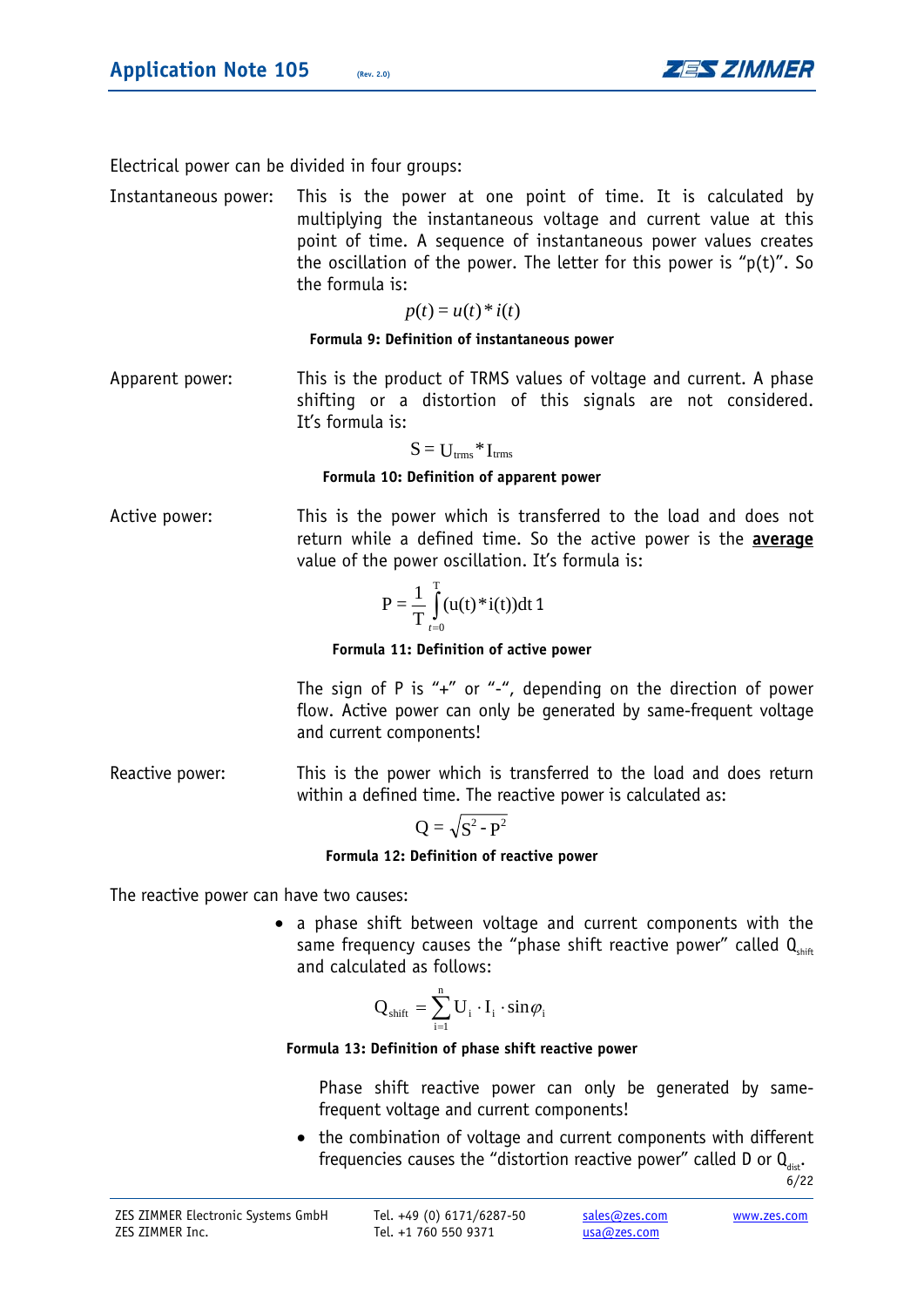

The geometrical addition of this two kinds of reactive power is the total reactive power:

$$
Q = \sqrt{Q_{\text{shift}}^2 + Q_{\text{dist}}^2} = \sqrt{Q_{\text{shift}}^2 + D^2}
$$

**Formula 14: Definition of total reactive power** 

which is also calculated with the above formula.

For a better understanding the following figure is maybe useful:



#### **Figure 1: Graphical relation of the different powers**

The distortion reactive power D of a system can be calculated with the formula:

$$
D = \sqrt{S^2 - P^2 - Q_{\text{shift}}^2}
$$

#### **Formula 15: Definition of distortion reactive power**

#### **Two simple rules:**

#### **1st Rule**

Same frequent voltage and current components can produce active power and phase shift reactive power only.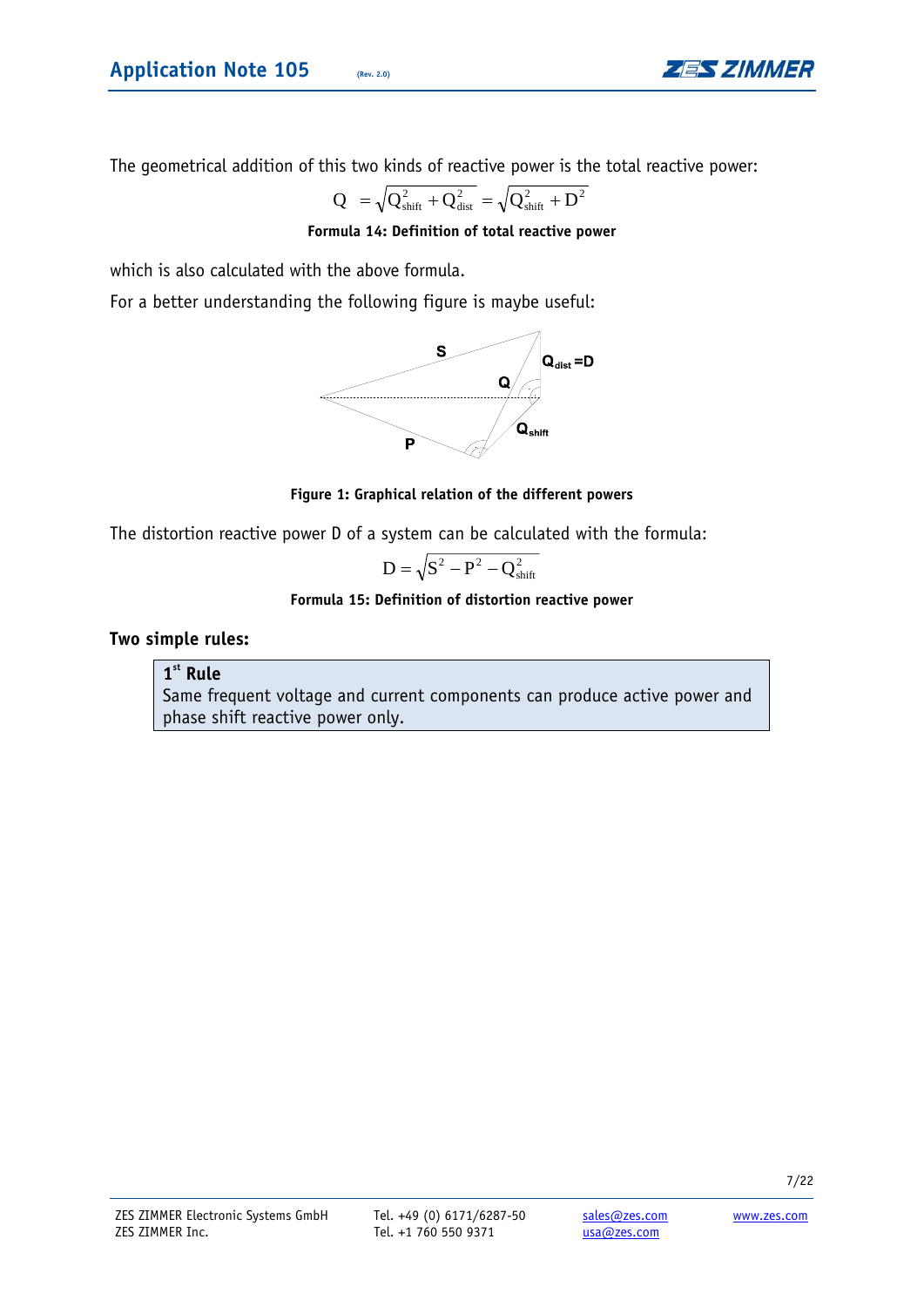

The power waveform can be described with following formula:

$$
p(t) = \hat{i} * \sin(\omega t + \varphi_i) * \hat{u} * \sin(\omega t + \varphi_u) = \hat{i} * \hat{u} * \left(\frac{1}{2}\cos(\varphi_i - \varphi_u) - \frac{1}{2}\cos(2\omega t + \varphi_i + \varphi_u)\right)
$$

#### **Formula 16: power waveform of same frequent signals**

As told above (see Formula 11), the active power is the average value of the power waveform. While taking a look to the above formula you see, that only the term

$$
\hat{i} * \hat{u} * \frac{1}{2}\cos(\varphi_i - \varphi_u)
$$

has an average value which can be different from zero! This depends on the phase angles of the voltage and current signal. The other term

$$
\hat{i} \ast \hat{u} \ast \frac{1}{2} \cos(2\omega t + \varphi_i + \varphi_u)
$$

can never produce an active power, because it's average value over one period is zero! The first term can be modified to give you a common known formula:

$$
P = \hat{i} * \hat{u} * \frac{1}{2}\cos(\varphi_i - \varphi_u)
$$
  
=  $\frac{\hat{i}}{\sqrt{2}} * \frac{\hat{u}}{\sqrt{2}} * \cos(\varphi_i - \varphi_u)$   
=  $I * U * \cos(\varphi)$ 

**Formula 17: Active power of same frequent signals** 

Pay attention that this formula is correct for voltage and current components with same frequency only!

**2nd Rule**  Components with different frequencies will produce distortion reactive power

Again the power waveform can be described with following formula:

$$
p(t) = \hat{i} * \sin(\omega_1 t + \varphi_i) * \hat{u} * \sin(\omega_2 t + \varphi_u)
$$
  
=  $\hat{i} * \hat{u} * \left( \frac{1}{2} \cos((\omega_1 - \omega_2) * t + \varphi_i - \varphi_u) - \frac{1}{2} \cos((\omega_1 + \omega_2) * t + \varphi_i + \varphi_u) \right)$ 

#### **Formula 18: power waveform of different frequent signals**

In this case you see, that the first term as well as the second term will have an average value over one period of zero! So both terms can never produce any active power, just distortion reactive power. The maximum period time of this signal can be calculated according to following formula: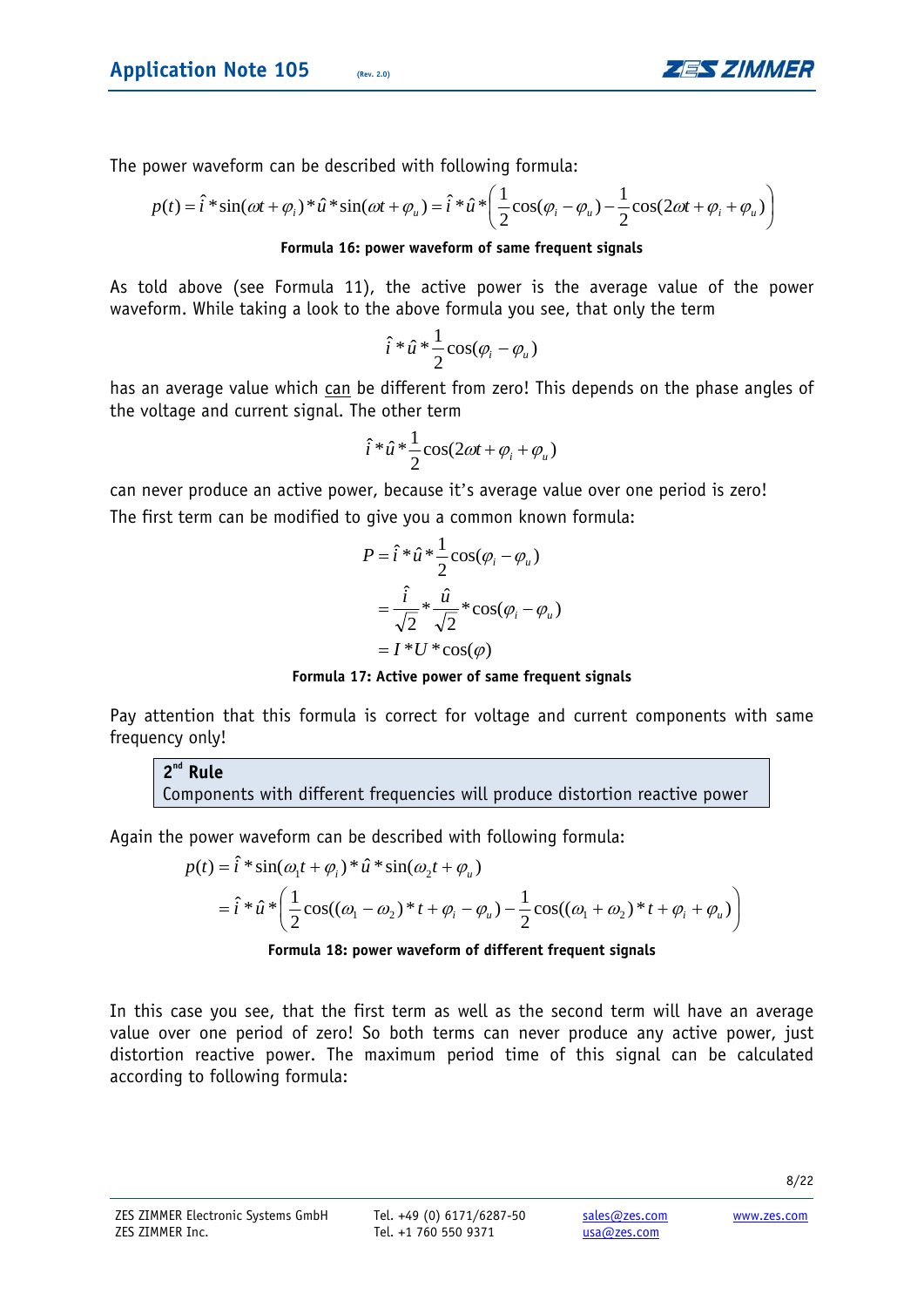

**Formula 19: power waveform period time of different frequent signals** 

In all the above definitions we talked about a "defined time". With periodical signals this time is an integer number of complete periods (because after a complete period the signal is periodical and the values of different measurements are identical. If you would not measure for a complete period the resulting values are not the same in the next measurement). If you use more than one period for measuring you can get an averaging over this measuring time. For this reason you can set up a basic "**cycle time**" in the ZES ZIMMER® instruments. This cycle time determinates the average over some periods.

Non periodical signals like starting characteristics are not that easy to measure because it is very difficult to determine the "defined time". For example if you start up an elevator, you transfer energy to the motor, which is the load. Now the motor runs for some minutes and is stopped then. While stopping the motor recovers some energy to the source. This energy is reactive energy. If you measure with cycles of 1s you measure the transfer to the motor while start up as well as the transfer from the motor while stopping as active energy because your "defined time" is not long enough to take the shut down into calculation. So while measuring non periodic signals there is a possible error.

Of course you can measure many short sequences of TRMS and active power values. This values are correct in the "defined time" which is the measuring time. Only the user can decide if some of the power will return later.

#### **Power factor**

The power factor is the ratio of active power to apparent power:

$$
\lambda = \frac{|P|}{S}
$$

#### **Formula 20: power factor**

A second value which is very often confound with the power factor is the cos( $\varphi$ ). It has the same definition, but it is only valid, if **voltage and current are both** sinusoidal! Therefore the power factor is a more general definition.

Sometimes the cosine of the angle between the fundamental voltage and the fundamental current is sometimes called Displacement Power Factor (DPF).

The above ratio between P and S is sometimes called True Power Factor (TPF).

#### **Multi phase systems**  *Total (sum) values*

1

All the above values for a single phase are well defined. For example in a three phase system the situation becomes more complex:

 $^1$  gcd is the greatest common divisor. This function is only defined for integers. If otherwise, then the fraction has to be multiplied with a common factor.

E.g. for  $f_1$  = 50 Hz and  $f_2$  = 50.2 Hz the result is  $T = 10/gcd(500,502) = 5 s$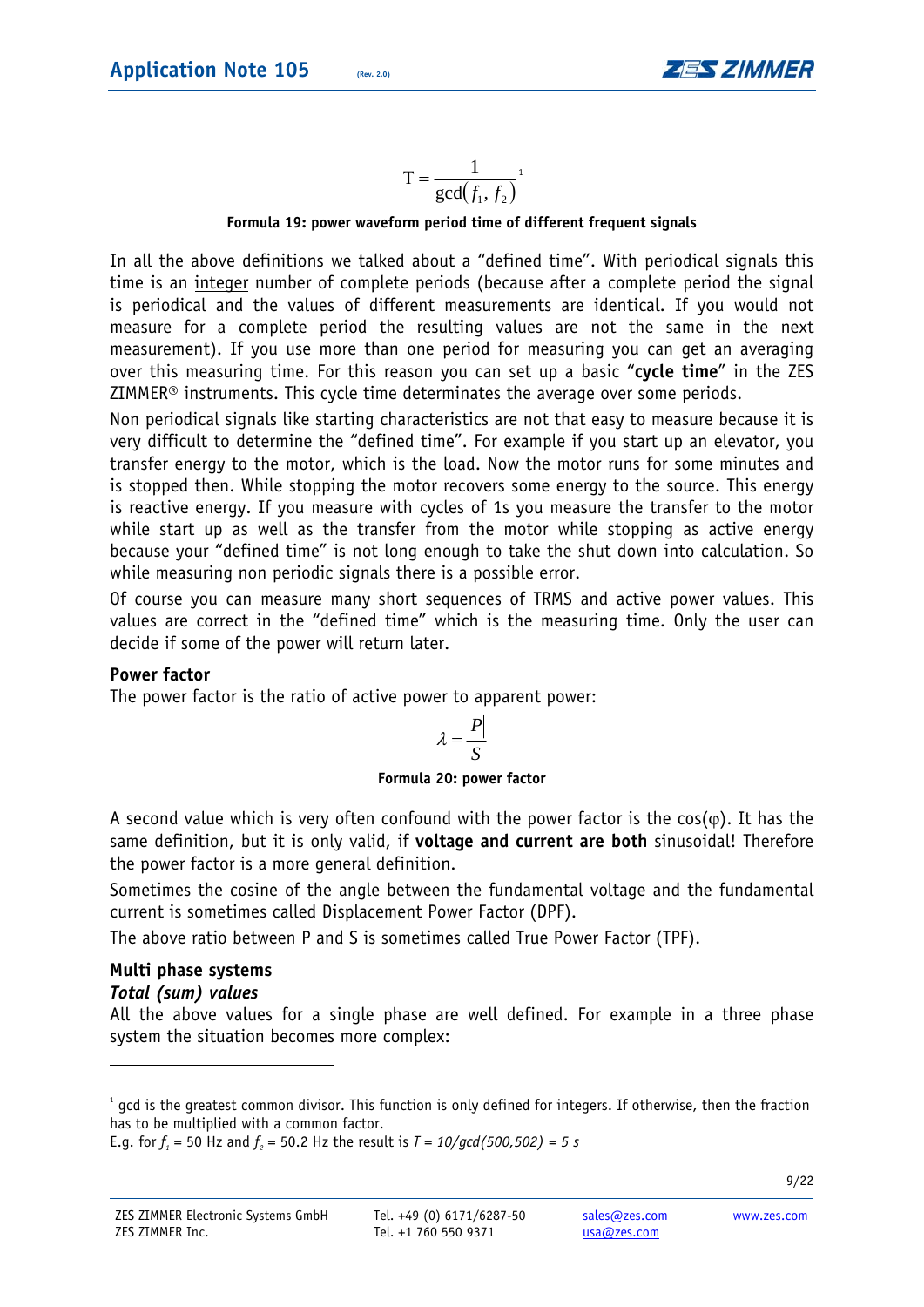

The total (or sum) active power is the simple sum of all phase active powers. No problem so far. With the apparent power we face the first problem. This is not any vector! Only the apparent power component which is caused by the phase shift (see the dashed line in Figure 1: Graphical relation of the different powers) could be added as two dimensional vectors. But there is also a component caused by distortion reactive power which is not a vector. So it's wrong to just add the apparent power of different phases. It's also wrong to add them as a two dimensional vector. The same problem happens with the reactive power. There is an important difference between  $Q_{\text{shift}}$  and  $Q_{\text{dist}}$ !

A further problem and it's solution could be explained very easily by the power factor:

In general it can be said, that the power factor is a value which expresses the usage of a power distribution system. If you have any kind of reactive power (independent if phase shift reactive power or distortion reactive power) you will get a value smaller than 1.

Also in a three phase system you will get a total power factor smaller than 1 if you have just ohmic loads which are not equal. In this case you have not used the system in an optimum way, because the load is not symmetrical and one phase has to drive more current than the other ones. The power factor of each phase is of course 1!

Example:

Phase 1: 230V, 1A, ohmic load. P=230W, S=230VA, λ=1

Phase 2: 230V, 2A, ohmic load. P=460W, S=460VA,  $\lambda$ =1

Phase 3: 230V, 3A, ohmic load. P=690W, S=690VA,  $λ=1$ 

Collective sum voltage according DIN40110-2:

$$
U_{\text{trms}} = \sqrt{U_1^2_{\text{trms}} + U_2^2_{\text{trms}} + U_3^2_{\text{trms}}}
$$

#### **Formula 21: Collective sum voltage**

 $U_{\text{true}}$ =398.37V

Collective sum current according DIN40110-2:

$$
I_{\text{trms}} = \sqrt{I_{\text{trms}}^2 + I_{\text{trms}}^2 + I_{\text{trms}}^2}
$$

#### **Formula 22: Collective sum current**

 $I_{rms} = 3.742A$ 

Total system: 398.37V, 3.742A, ohmic loads, P=1380W, S=1490.7VA, λ=0.926!

At this system the <u>total</u> power factor is smaller than 1 because the phases drive different loads.

Modern ZES ZIMMER® measuring instruments work according to DIN40110-2. It's the only standard which describes this kind of systems in a sufficient way.

Sometimes values like "sum voltage" or "sum current" are requested, in the meaning like "U1+U2+U3" resp. "I1+I2+I3". This values have no physical background (in opposite to the collective sum current according DIN40110-2). A customer can calculate this values with the implemented formula editor.

# **Special wirings, star to delta conversion**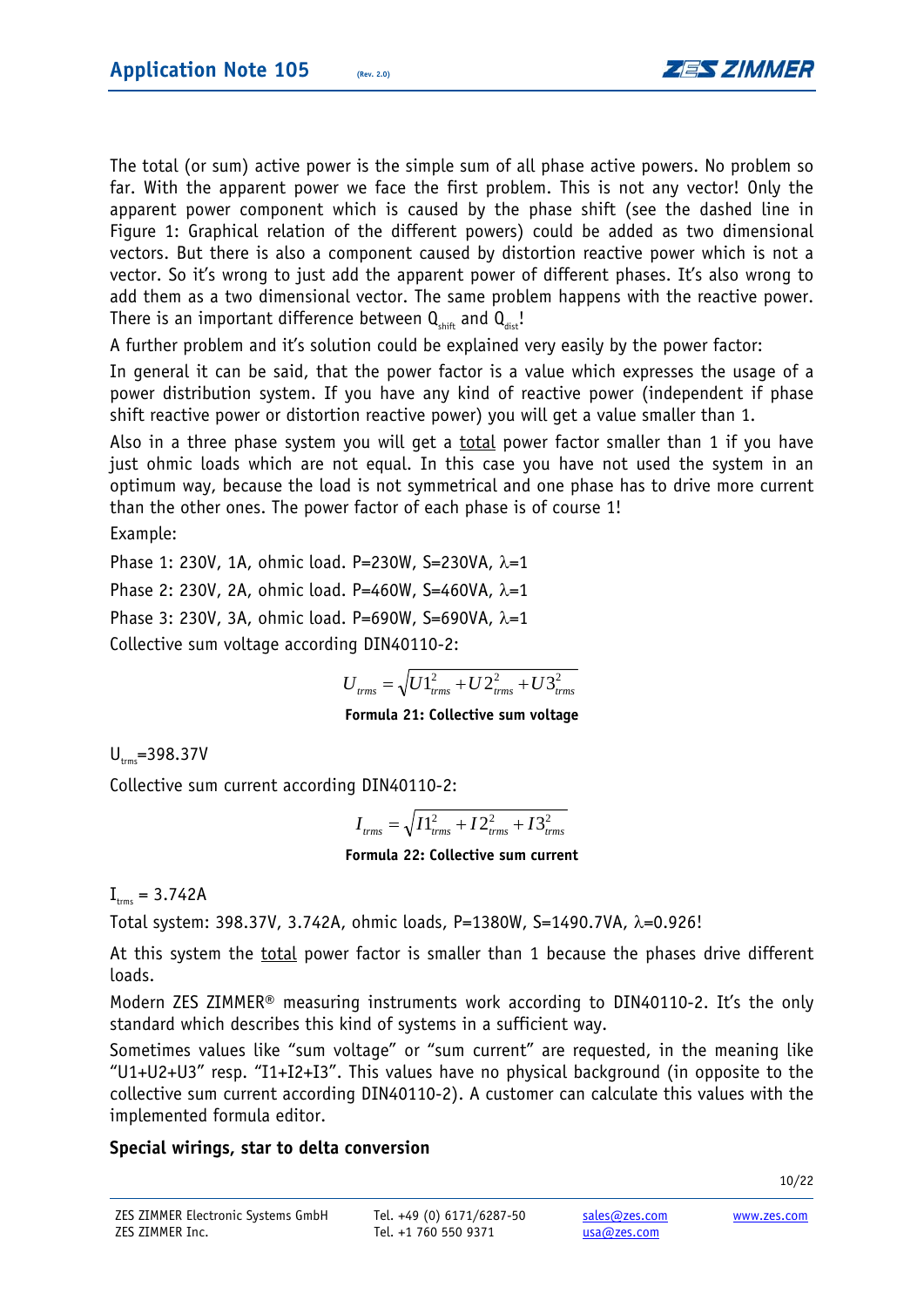

While measuring phase to neutral conductor voltage of a phase and with the same power measuring channel the current in this phase, you get the power consumption of this phase. If you do this with several phases you can get the total values of this system like written above.

However there are some applications, where you have no access to the neutral conductor. For these applications you can use special wirings and features of ZES ZIMMER® power meters.

# **Aron circuit**

This circuit can be used in three phase systems with three wires. If you have a 4th wire, it can't be used because currents could flow in this wire, which are not taken into account. Please note, that in high frequent applications ground could be the 4th "wire"!

The main advantage of this circuit is, that you just need 2 power meters to measure the **total active power** of the system.

You measure the current in phase 1 and 3 as well as the voltage of phase 1 resp. 3 against phase 2.

With this you apply a linked voltage and a phase current to each measuring channel. Just with an ohmic load the channel sees a phase shift of 30°. With not ohmic loads the displayed active power of each channel can be larger, smaller or even negative.

The active power of each phase can't be displayed with this, also the reactive and apparent power as well as the power factor. Only the **total active power** is correct (and of course the voltages and currents). All other total values are invalid.

# *Derivation*

Following you find the (very much simplified) deviation for the measuring method:

 $P = U_1 * I_1 + U_2 * I_2 + U_3 * I_3$ 

 $U_{12} = U_1 - U_2$  gives  $U_1 = U_{12} + U_2$ , likewise  $U_{32} = U_3 - U_2$  gives you  $U_3 = U_{32} + U_2$ .

If you insert this in above formula you get:

 $P = U_{12} * I_1 + U_{32} * I_3 + U_2 * (I_1 + I_2 + I_3)$  $P = U_{12} * I_1 + U_2 * I_1 + U_2 * I_2 + U_{32} * I_3 + U_2 * I_3$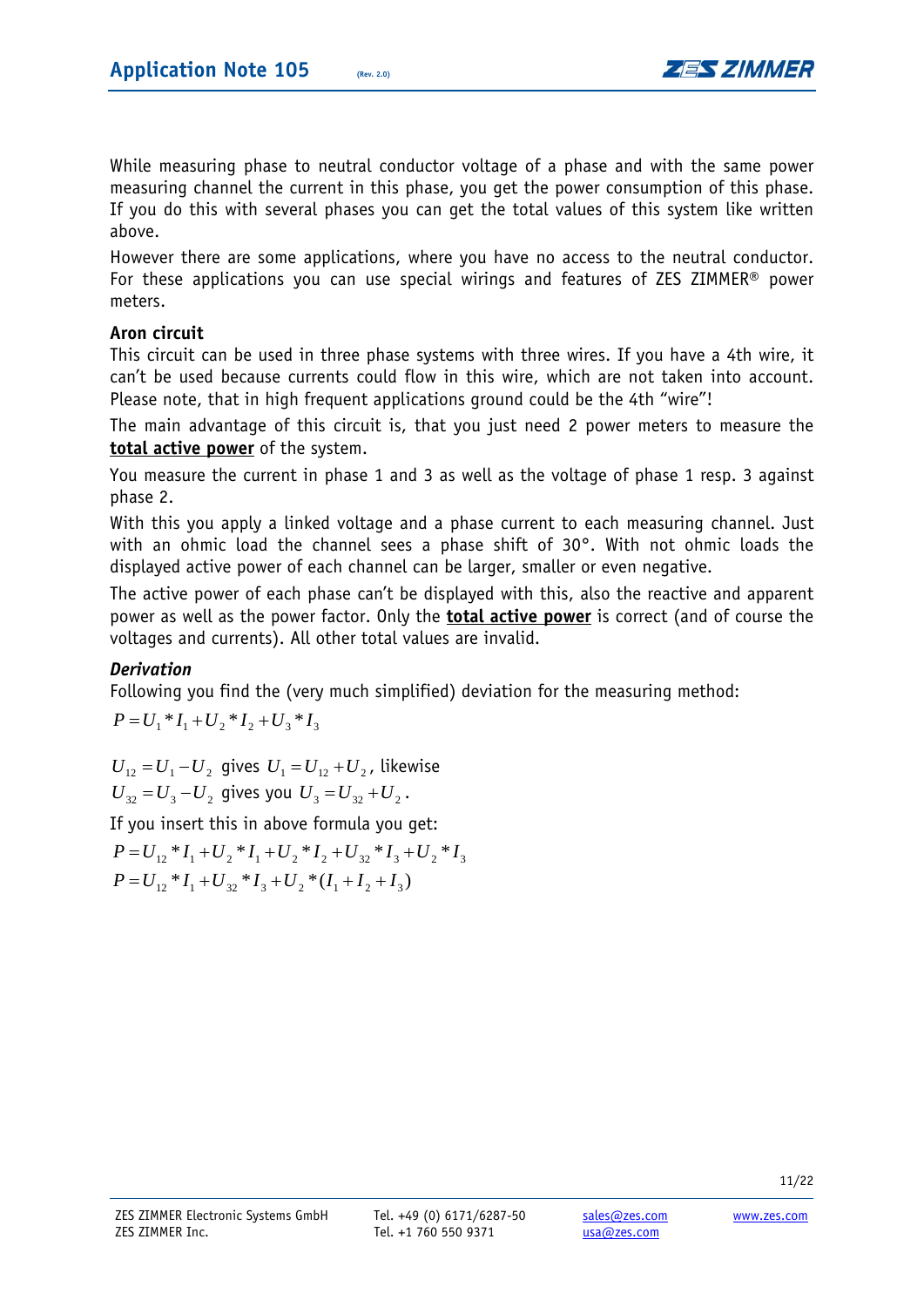

In a three wire system the vector sum of the currents must be zero  $(I_{+}+I_{+}+I_{-}=0)$ , which gives you:

 $P = U_{12} * I_1 + U_{32} * I_3$ 

That's exactly the measuring condition which was described above. Of course this derivation can be done in a universal way.

# *Special features in LMG450*

As a special feature the LMG450 calculates the third (not measured) current (in phase 2) and the third, not measured voltage  $U_{31}$ . This values are correct, the power values and other derived values not (see above).

With the option star to delta conversion, the "wrong" values of aron circuit can be recalculated to really existing star or delta circuit values. As a result you get active, reactive and apparent power as well as power factor for each phase as well as for the total system!

# **Measuring delta voltages and star currents**

A very typical situation when measuring motors is that you have only L1, L2 and L3 to the motor, but no neutral conductor. So without additional tools you can measure the voltage  $U_{12}$ ,  $U_{22}$  and  $U_{21}$  together with the currents I1, I2 and I3 only.

Similar like in the aron circuit you apply a linked voltage and a phase current to each measuring channel. Just with an ohmic load the channel sees a phase shift of 30°. With not ohmic loads the displayed active power of each channel can be larger, smaller or even negative.

Worse then in the aron circuit, here only the voltages and currents in each channel are correct, but all other values, also all total values are wrong.

The LMG instruments offer a so called star to delta conversion. If you connect the instrument like mentioned above, you can choose two special wirings:

| a) $3+1$ , $U\Delta I^*$ -> $U\Delta I\Delta$ The values are recalculated in a way to get the values in a |                |  |  |  |  |  |
|-----------------------------------------------------------------------------------------------------------|----------------|--|--|--|--|--|
|                                                                                                           | delta circuit. |  |  |  |  |  |

b) 3+1,  $U\Delta I^*$ ->U<sup>\*</sup>I<sup>\*</sup> The values are recalculated in a way to get the values in a star circuit.

b) is the more common one but both have the same positive result: the LMG calculates now values which belong together:  $U_1$ ,  $I_1$ ,  $U_2$ ,  $I_2$  and  $U_3$ ,  $I_3$  respective  $U_{12}$ ,  $I_{21}$ ,  $U_{23}$ ,  $I_{23}$  and  $U_{31}$ ,  $I_{31}$ . Thereby it is possible that **all values** from **all channels** including the **total values** are correct.

# **Times**

In the above paragraphs it was told about a lot of times: period time, cycle time, measuring time, ... .

Here is the explanation of different times which run in an instrument. Combined with this also the synchronisation and some other important things are explained.

# **Sampling time**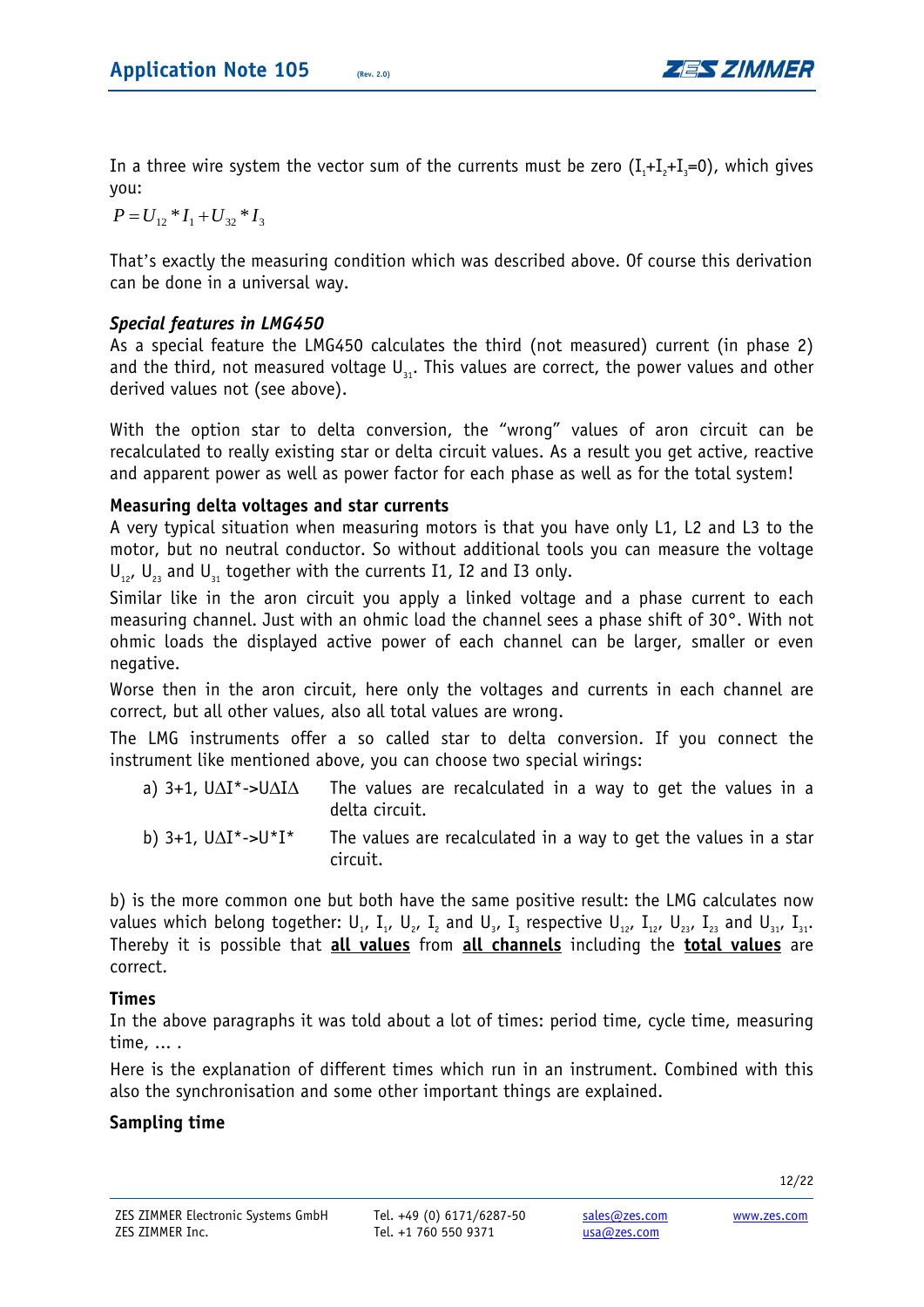

The fastest time is the time between two sample values. This time depends on the number of conversions per second. For example at the LMG95 we have about 100000 conversions per second (for each voltage and current channel) and so every 10μs we see a new sample value.

## **Synchronisation**

You have to choose which signal you want to synchronise. Why do you have to synchronise at all?

As described for example in section "RMS values" were the values are defined for a defined observation time. For periodic signals this is the period time of the signal (or multiple of period times). So the instrument has to measure for a multiple number of periods of the signal. In the LMG series usually the positive zero crossings are used to detect the end of a signal period.

## **Cycle time**

The cycle time defines after which time you want to get measuring results. As written above the instruments measures for a multiple number of periods. How you can handle this?

Let's assume you have a 50Hz signal (20ms period time) and a 50ms cycle time. Exactly when the cycle time starts you have the start of a 20ms period too. The instrument starts measuring. After 50ms the cycle ends. The instrument has measured from t=0 to t=40ms exactly 2 periods of the signal. This values are calculated to all displayed values like Utrms, Idc, P, ... .

The exact measuring time in this cycle was just 40ms!

For the second cycle all sample values from t=40ms are taken (our instruments measures without any qaps!!!). At t=100ms the second cycle ends. At this time the period of the signal ends. Now the instrument takes the sample values from t=40ms to t=100ms to calculate the values. The exact measuring time in this cycle was 60ms! Here 3 periods were measured. This cycle has had another time interval. For periodic signals it is not important because each period is exactly the same! Fluctuating signals can have influences on the results.

You see: The cycle time defines how often you want to get values (in average). The exact time is defined by the synchronisation signal!

Another important requirement is, that the cycle time has to be bigger than the period time! It is not possible to measure a 1Hz signal in 500ms!

#### **Integration time**

To perform an energy measuring (which usually takes a longer time: some minutes to several weeks) you have to define an energy measuring time too. This time has always to be an integer of the cycle time, because the instrument can take complete cycles into energy calculation, only.

## **Observation time for harmonics**

When calculating harmonics you use the sample values over an integer number of periods. The inverse value of this window width is the frequency step size in which the harmonics are calculated.

Example: While measuring a 50Hz signal for 20ms (1 cycle), you got harmonics in 50Hz steps. While measuring 16 cycles (320ms) you get harmonics in 3.125Hz steps.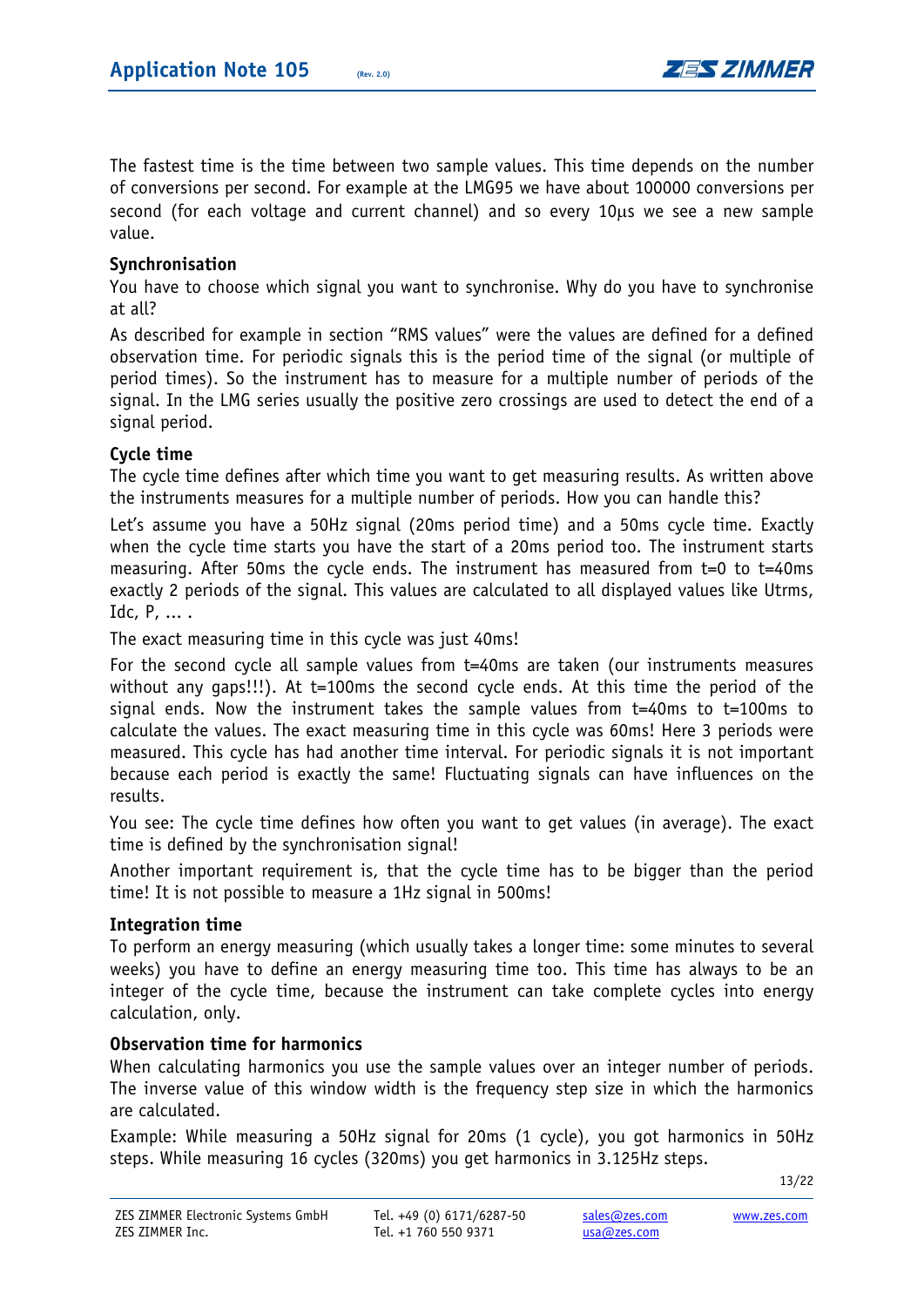

By choosing a different observation time you can define how many inter harmonics you will get.

The observation period is derived from the synchronisation signal, too.

## **Undersampling, Shannon theorem, anti aliasing filter**

Concerning the bandwidth and the sampling frequency there is a very frequently asked question:

How can you measure a 500kHz signal while having just 100kHz sampling rate?

Many people assume that the sampling theorem (also called Nyquist or Shannon theorem) has to be met to calculate values. This is not true except for few purposes, which are relevant for our kinds of measuring:

- you want to analyse the signal in the time domain (like in the scope function)
- you want to filter digitally (e.g. IIR or FIR filter)
- you want to make a FFT or DFT

For our purposes of measuring DC, TRMS or power values is has not to be met! The reason for that is simple:

All this values are in principle statistical values (average value, squared average value, ...). So it doesn't matter in which order you add the values to get the sum (or square sum).

A simple example:

You have a sinewave of 50Hz, amplitude 1 and a sampling frequency of 200Hz. You sample the first period of the sinewave with following results (phase angle/amplitude):  $0^{\circ}/0$ , 90°/1, 180°/0 and 270°/-1. So the sum is zero.

Now let's take the same signal, but a sampling frequency of 40Hz and we take several periods. Here are the results (period/phase angle/amplitude): 1/0°/0, 2/90°/1, 3/180°/0,  $4/270^{\circ}/-1$ . You see you need 4 periods, but you get exactly the same sample values.

Now let's assume a sampling frequency of 28.6Hz (=1/0.035s) and again we take several periods. Here are the results (period/phase angle/amplitude): 1/0°/0, 2/270°/-1,  $4/180^{\circ}/0$ ,  $6/90^{\circ}/1$ . You see that the order of the sampling values has changed, but the sum is the same again!

You will get the same statistical values of a wave shape, independent of the sampling frequency. Important is, that each point of the wave shape was sampled, which might take several signal periods to get this. This working principle is called undersampling.

Coming back to the question: the shortest cycle time is 50ms. So a 500kHz signal (2μs period time) is sampled for at least 25000 periods! With longer cycle times, you also have more signal periods included.

As mentioned above you have to meet the Shannon theorem, if you want to perform a Fourier transformation for example. In principle the bandwidth of your signal has to be smaller than half of the sampling frequency. So with 100kHz sampling frequency the signal bandwidth should not exceed 50kHz. If it is larger you might get aliasing (which means you see signals at wrong frequencies with wrong amplitudes). In practice the standard IEC61000-4-7 defines a rejection of -50dB as sufficient to get no aliasing.

In principle there are two possible ways to meet this requirement: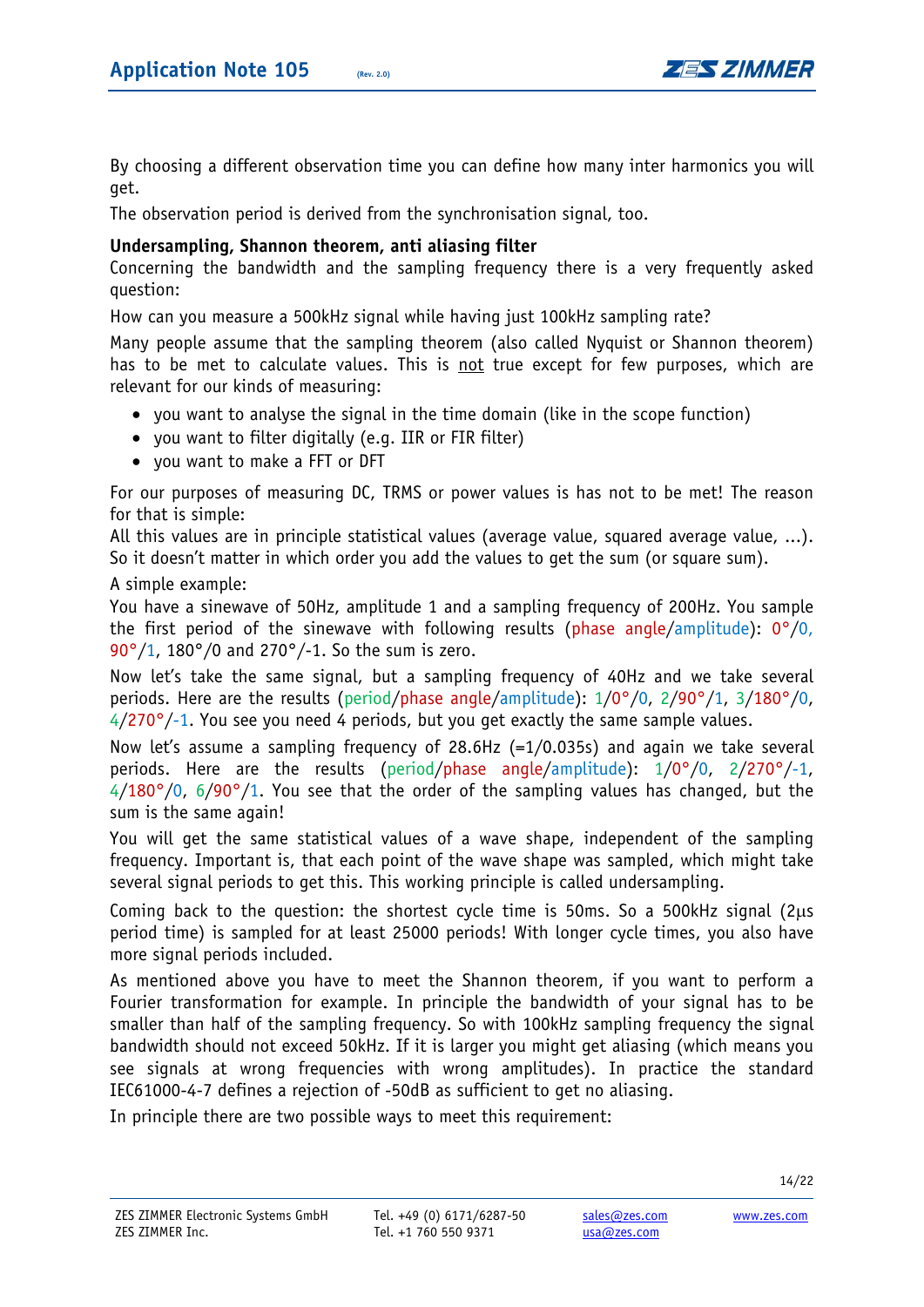

- The uncertain way is when a signal has a (theoretically) small bandwidth. Typically AM radio stations transmit with low bandwidth. This may cause aliasing due to coupling.
- The safe way is to use an anti-aliasing-filter inside the instrument. This also rejects the components which are coupled externally into the signals. The instrument itself is shielded, so that no problems occur.

This anti aliasing filter (in the instrument we call it a "HF-rejection" filter) is automatically used inside the instrument, if you select a harmonic mode. Of course this filter has not an infinite steepnes (0db<50kHz, -50dB >50kHz). So you can measure harmonics up to about 10kHz. In the range from 10kHz to 50kHz the filter derates down to -50dB.

# **Reactive power of a non - linear load supplied with a sinusoidal source**

Two methods of measuring reactive power are shown, one using the original distorted current signal, the other a filtered current signal. In this example the device under test is a LMG95 measuring its own consumption.

# **Measurement with a distorted current signal**

We used the following input signals:

|  |                 |  | 0.50s Sync UActive mode<br>  <del>-  </del>   Normal Local    Scor | scope  |
|--|-----------------|--|--------------------------------------------------------------------|--------|
|  | 9/div= 200.0    |  | $yz = 1.0$                                                         | iigna  |
|  |                 |  |                                                                    | lxzoom |
|  |                 |  |                                                                    | UZ00M  |
|  |                 |  |                                                                    | move   |
|  | $-0.000005xz=2$ |  | x/div=5.000 ms more                                                |        |

**Figure 2: Voltage input signal** 

The voltage signal is taken from a ZES ZIMMER® 5000i power source. This voltage is sinusoidal with a frequency of 50Hz.

|                         | 0.50s Sync Unctive mode<br>NormalLocal Scop | scope        |
|-------------------------|---------------------------------------------|--------------|
| 9⁄di∪= 469.0m           | $yz = 1.0$                                  | Signa        |
|                         |                                             |              |
|                         |                                             | XZOOM        |
|                         |                                             |              |
|                         |                                             | <b>UZ00M</b> |
|                         |                                             | Imove        |
|                         |                                             |              |
| $0.000005 \times z = 2$ | x/div=5.000 ms more                         |              |

**Figure 3: Unfiltered current input signal** 

The current signal is unfiltered and distorted, but contains only harmonic components (50Hz, 100Hz, ...).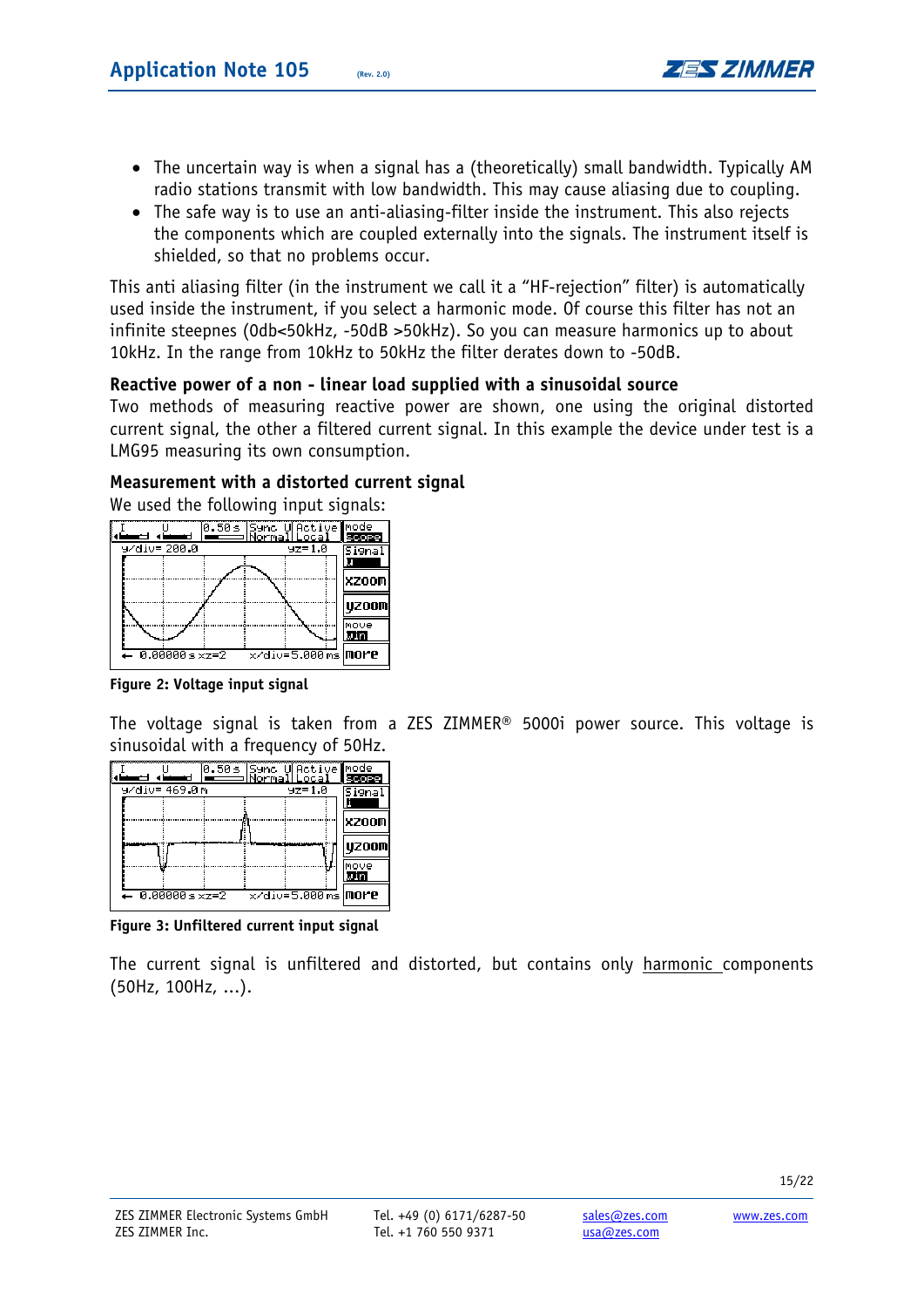

|                   | ULE                     | l2 een | lSync -<br>100Llocal        | UlActive<br>Δ |
|-------------------|-------------------------|--------|-----------------------------|---------------|
|                   | 15.7497 W<br>31.8142 VR | Q<br>D | 27.6422 varf<br>27.3803 var |               |
| $\overline{P(n)}$ |                         |        | S(n)                        |               |
|                   |                         |        |                             |               |
| Э                 | 0.0001W                 |        | 0.0000 VA                   |               |
| ī                 | 15.7561 W<br>0.0005 W   |        | 16.2058 VA<br>0.0005 VA     |               |
| 2<br>3<br>4       | -0.0038 W<br>0.0000 V   |        | 0.0072 VA<br>0.0000 VA      |               |

**Figure 4: Power values in HARM100 mode** 

These are the values measured in "HARM100" mode with the above shown input signals. As you can see the apparent power "S" is very high, caused by the distortion reactive power "D" and not by the phase shift. You can calculate the phase shift reactive power  $Q_{shift}$ , which is only:

$$
Q_{\text{shift}} = \sqrt{Q^2 - D^2} = 3,7961 \text{ var.}
$$

## **Measurement with a filtered current signal**

Another way to get "D" is shown in following experiment. We used the same set-up with a digital 30Hz filter inside the LMG95. The voltage input signal is taken also from the ZES ZIMMER® 5000i power source and so the same like in the first set-up.

| ŰË<br>Œ<br>0.50s Beared Active<br><u> Normal Local</u>                                 | Filter<br>S−C⊳l |
|----------------------------------------------------------------------------------------|-----------------|
| $\overline{\text{Cycle}}$ 8.58<br>Aver<br>$S$ –Cel<br>Filter                           | Cycle           |
| AC+DC l<br>$_{\mathrm{U,I}\rightarrow\mathrm{\overline{\rho}}}\vert 30$ Hz<br>⇒lSi9nal | Aver            |
| Sync<br>LOUPLE                                                                         | Coup1           |
| U<br>)AC+DC<br>ط⊠स्टिक                                                                 | Sync            |
| ine<br>Extn                                                                            | back            |

**Figure 5: Filter settings**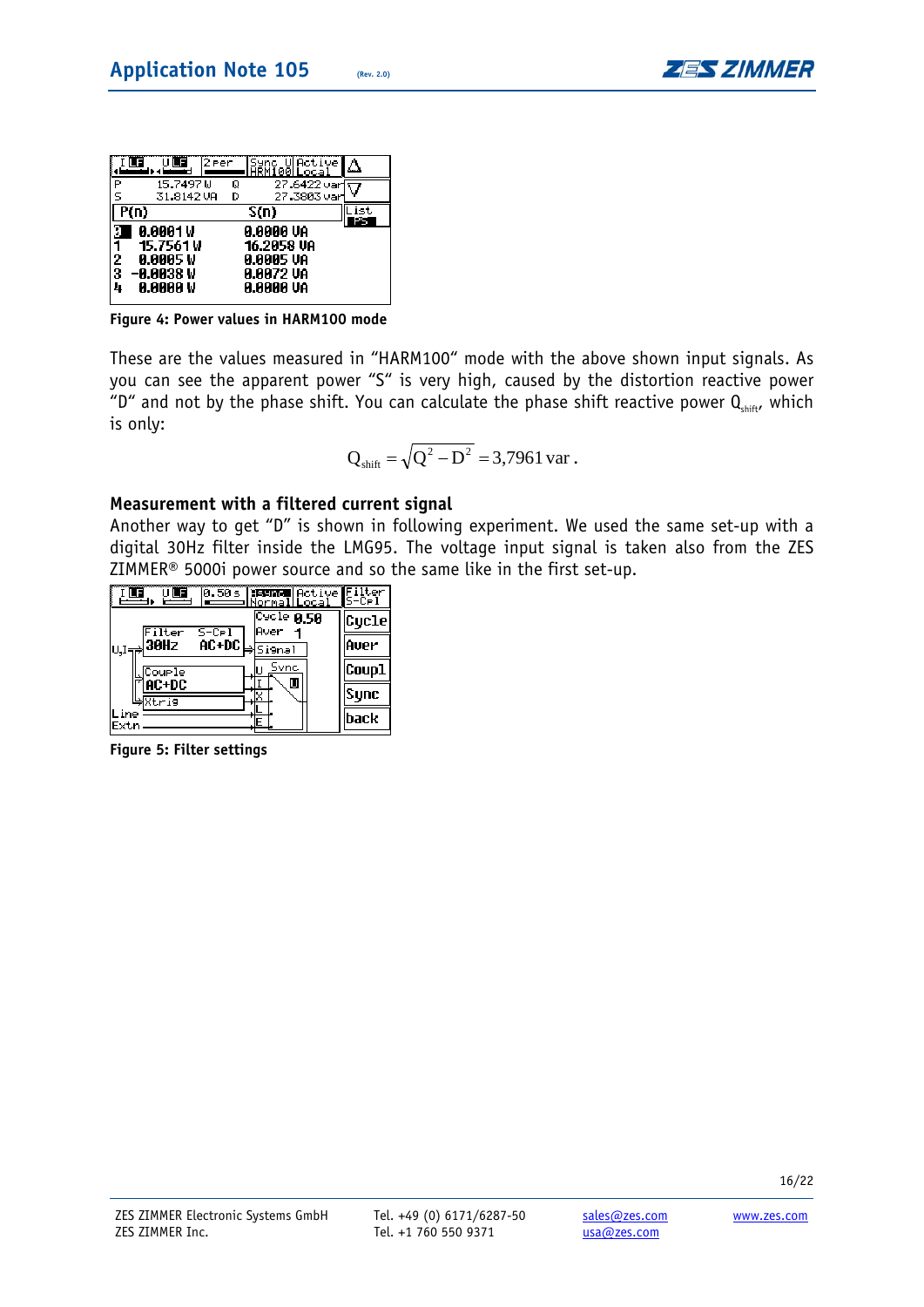

| ULE                     |                     | scope          |
|-------------------------|---------------------|----------------|
| 9/div=234.5m            | $yz = 1.0$          | 5i9na<br>i fil |
|                         |                     | <b>XZOOM</b>   |
|                         |                     | <b>UZ00M</b>   |
|                         |                     | Imove          |
|                         |                     | win            |
| $0.000005 \times z = 2$ | x/div=5.000 ms more |                |

To filter the distorted current input signal we selected the above shown filter settings.

**Figure 6: Filtered current input signal** 

Now the current wave form is now nearly sinusoidal, because all harmonics with order > 2 have been rejected.

|    | $[0.50s]$ Sync U $Action$<br>Normallocal | val |
|----|------------------------------------------|-----|
|    | Itrms 67.064mA                           | val |
|    | Utrms 219.A18U                           |     |
| Р  | 14. 239A W                               |     |
| s  | 14. 6882 VA                              |     |
| Q  | 3.6047 var                               |     |
| РF | 0. 96942 с                               |     |
| £  | 49.9997 Hz                               |     |
|    |                                          |     |

**Figure 7: Measured values** 

Due to the filter the fundamental components are a little bit smaller. As you can see the active power "P" is nearly as large as the total absorbed apparent power "S". Now the only measured reactive power "Q" is caused by the phase shift between voltage and current. This is nearly identical with the value,  $Q_{\text{other}} = 3,7961$ var, calculated in section "Measurement with a distorted current signal".

The distortion of one input signal may cause a very large apparent power. To calculate the distortion reactive power "D" you need two different values of reactive power "Q". The first needs to be measured with the distorted input signals, what means the total reactive power with the two parts:  $Q_{\text{det}}$  (D) and  $Q_{\text{shift}}$ . The second measurement needs to be performed with filtered input signals. Now the distortion reactive power " $Q_{\text{dist}}$ " or rather "D" becomes zero (no harmonics), what means Q is equal to  $Q_{\text{shift}}$ . With the following formula you get the correct value of "D":

2 shift  $Q$  = measured without filter

 $Q<sub>shift</sub>$  = measured with filter

**Note:** This works while only Q<sub>shift</sub> remains after filtering. An example in which this does not work follows below.

With the LMG95 you can measure the correct value for "D" directly with the "HARM100" option (refer Figure 4: Power values in HARM100 mode).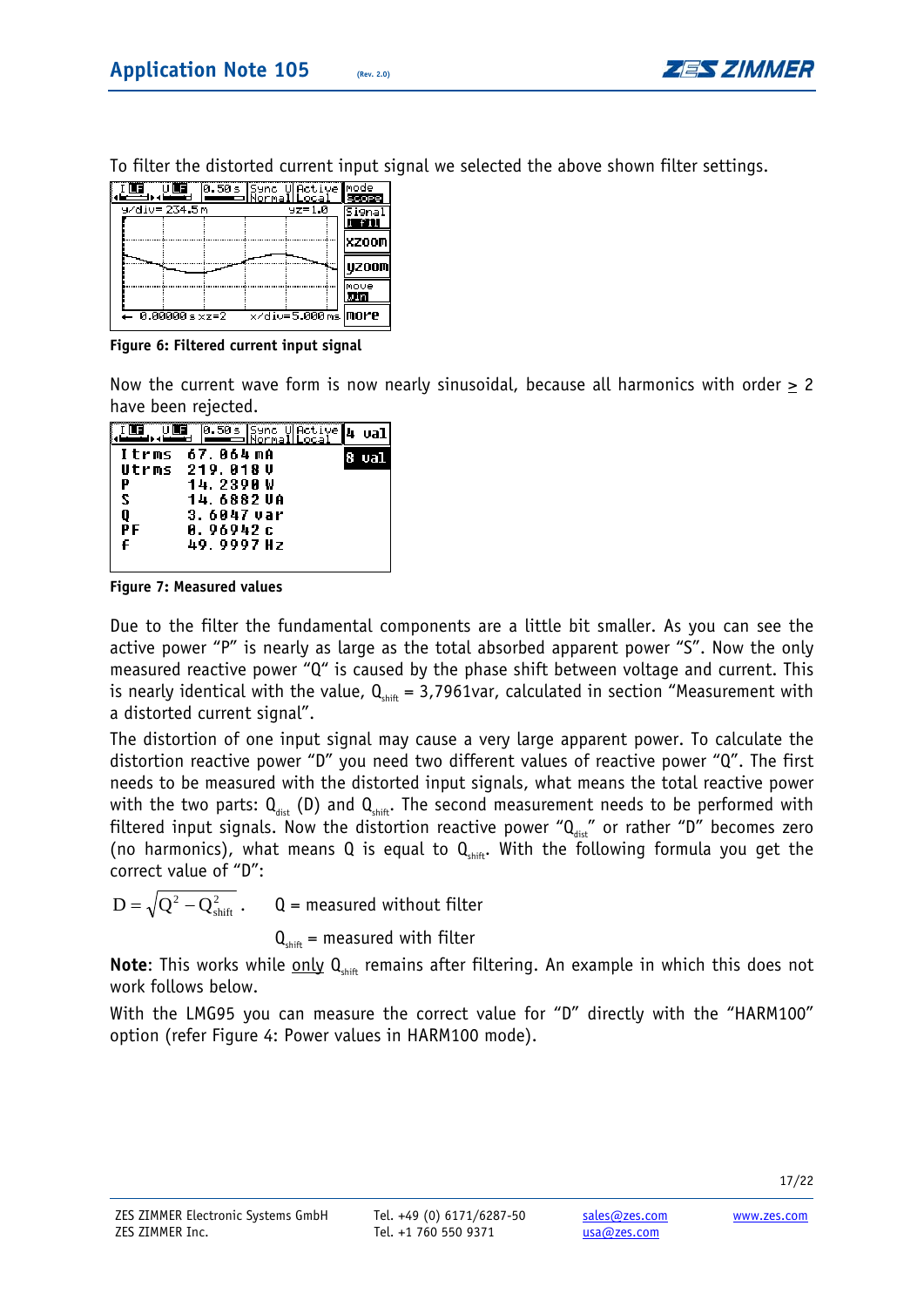

# **Measuring of a burst firing control signal of a heat gun**

The following breadboard will describe the difficulties of measuring the correct values of the different kinds of power. You will find a lot of the above theoretical explanations here in a practical application.

#### **Experiment**

The breadboard set-up is shown in the picture below:



**Figure 8: Breadboard set-up** 

## **Time signal**

The following figure shows the time signal of the absorbed current. The peaks show the current which is needed to heat the heating coil. The signal before and after heating is the one way rectification current of the fan motor. The signal can be interpreted as an amplitude-modulated 1.5Hz rectangular signal with a 50Hz carrier frequency with neglect of the one way rectified current.

| ÜËË                                    | 00 s <b>Essare Fassace I</b> node<br>o Normal Local | <b>SCOPE</b>     |
|----------------------------------------|-----------------------------------------------------|------------------|
| $y$ /div= $7.5$                        | $yz = 1.0$                                          | Signal<br>i Till |
|                                        |                                                     | XZOOM            |
|                                        |                                                     | <b>UZ00M</b>     |
|                                        |                                                     | Imove<br>c1&c2l  |
| --0.48009sxz=50<br>Curs dx/dy:-0.63897 | x/div=200.0ms <b>more</b><br>521.731 m<br>s         |                  |

**Figure 9: Measured time signal** 

Optimal equipment for measuring the different kinds of power is the ZES ZIMMER® LMG series with option "HARM100". The cycle time is the largest issue you can face while using ordinary instruments. The rectangular signal above has a period of 639ms; measurements with a cycle time of 1s, which means 1 to 2 beats, will get very fluctuating measurement values of the power. The problem was the trigger on U or I frequency. Because of the amplitude modulated signal the baseband signal (1.5Hz) is not existing hence triggering with common used filters is impossible.

The LMG series provides a special trigger setup to allow measuring AM-demodulation.

#### **Measure menu set-up**

The following adjustments must be set up in measure menu: Important: Xtrig!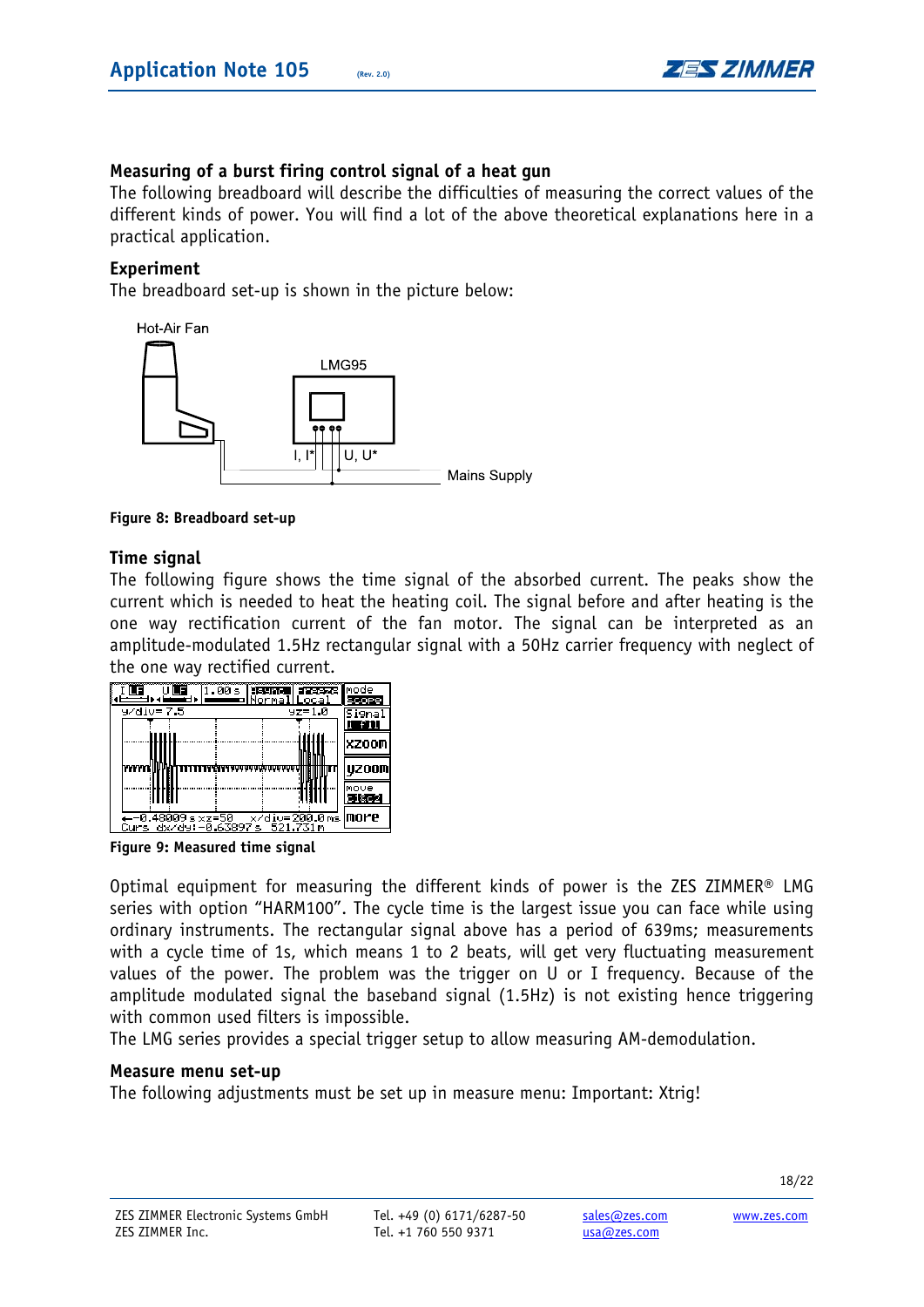

| .00s  isaac Active Norml<br>LF<br> Normal Local         |              |
|---------------------------------------------------------|--------------|
| $\overline{\text{Cycle}}$ 1.00<br>Aver<br>Filter<br>10  | CEhrm        |
| $5-CP1$<br>AC+DC<br>iaaf<br>Si9nal<br>U,I <del>⊣≓</del> | <b>CEFIK</b> |
| Sync<br>Courle                                          | HM 100       |
| X<br>AC+DC<br>∌Xtrig                                    | irans        |
| ine<br>Extn                                             | Set          |

**Figure 10: Measure menu set-up** 

# **XTrig menu set-up**

To measure the correct values of the different powers the amplitude modulated signal must be squared and filtered with a 30Hz filter (the 100Hz squared carrier frequency will be eliminated). It is important to set the trigger level to 10A<sup>2</sup>  $\hat{=}$  (3,2A), because of the DC component after the squaring, there are no zero crossings!



**Figure 11: Filter settings in the measure menu for a squaring AM demodulator** 

# **The values in the default menu**

The values shown in the default menu are correctly measured TRMS values of the burst firing control signal. The basic frequency of the signal is 1.5Hz. All values are stable! This is an indication for a correct synchronisation (like a stable signal on a scope!).

|    | 1.00s  Benne  Freeze  4<br>  <del>-   </del>   Normal  Local |     |
|----|--------------------------------------------------------------|-----|
|    | Itrms 3.2207A                                                | ual |
|    | Utrms 223.171U                                               |     |
| Р  | 0. 38027 kW                                                  |     |
| S  | 0. 71877 kVA                                                 |     |
| Q  | 0. 60994 kvar                                                |     |
| PF | A. 529A5                                                     |     |
| £  | 1. 56266 Hz                                                  |     |
|    |                                                              |     |

**Figure 12: Values in the default menu**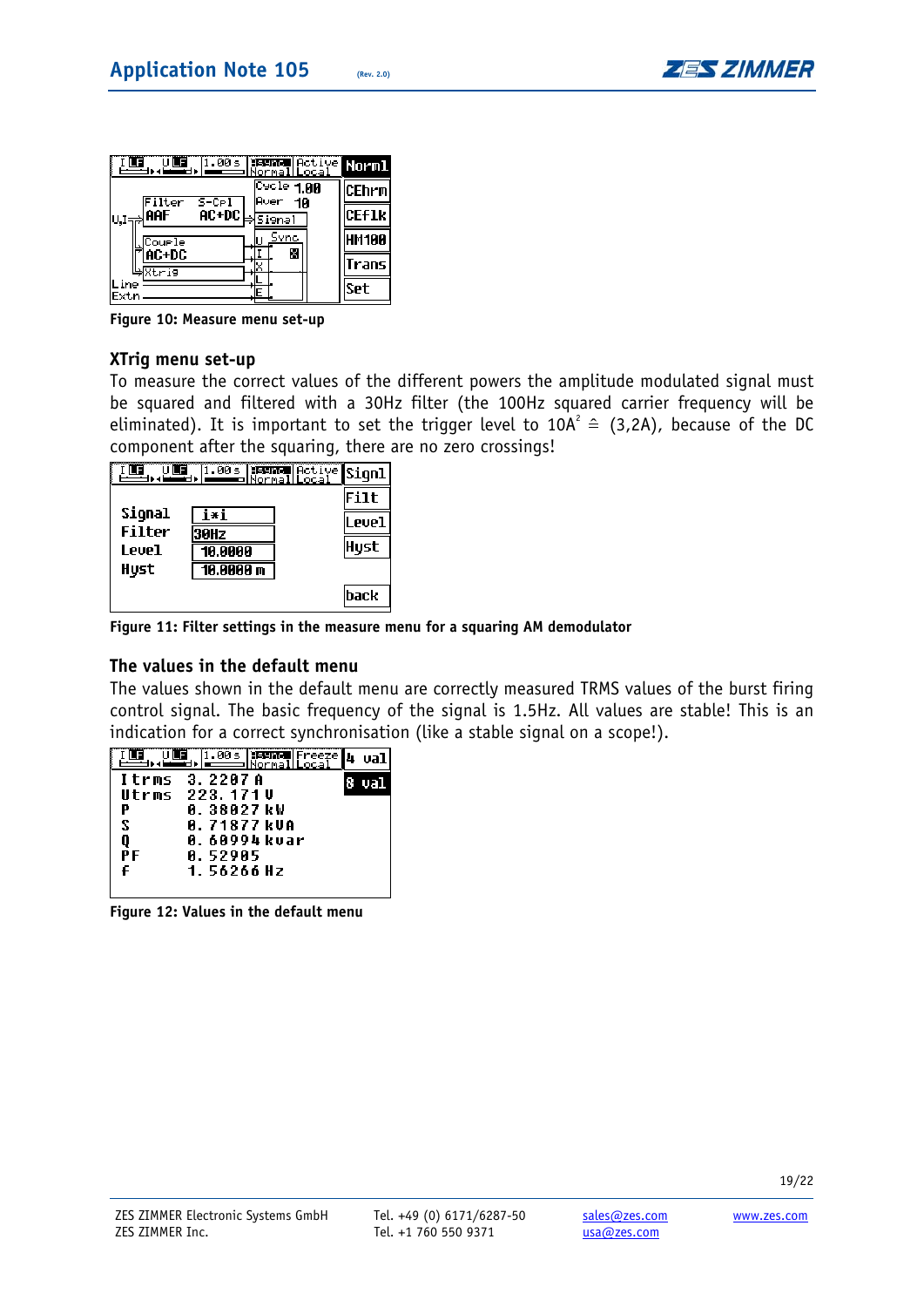

# **Harmonic analysis**

For getting a better understanding of the measured values the harmonic analysis is very helpful. The following figures show the participation of the different current harmonics, which have an influence on the TRMS of the measurement, triggered on 1.5Hz fundamental.



**Figure 13: DC-component (cursor position), caused by the fan motor driven with halfwave rectifier** 



**Figure 15: First frequency of the lower side band, that is the 31st harmonic of 1.5Hz fundamental** 

| Per                                   | X-Tri <b>gia pagasza i</b> mode<br>M100LLocai |       |
|---------------------------------------|-----------------------------------------------|-------|
| 9Ax=454.5 mA/div fn<br>lyzm=5.5<br>9n | 100.016 Hz<br>264.826 mA                      |       |
|                                       |                                               |       |
|                                       |                                               | UZ00M |
|                                       |                                               | move  |
|                                       |                                               |       |

**Figure 17: 64th harmonic (100Hz) means the 2nd harmonic of the fan motor** 

The harmonic analysis shows that the signal will have a very high content of distortion reactive power "D", because the voltage is about sinusoidal and the current has many spectral components between 0 … 50Hz and also between 50 … 100Hz.

## **Difference to the "normal" measurement: Line triggered**

The following figures show the harmonic analysis of the signal, triggered with line frequency. The first figure was shot while the heating coil was not in operation. The DC component is caused by the fan motor.



**Figure 14: 1.5Hz component** 

| Per                            | X-Trig<br>Freeze<br>100 Loca | mode  |
|--------------------------------|------------------------------|-------|
| yAx=454.5mA∕div fn<br>lyzm=5.5 | 50.0082 Hz<br>1.55623A<br>чn | fiar  |
|                                |                              |       |
|                                |                              | uzoom |
|                                |                              | move  |
|                                | استالاسا                     |       |

**Figure 16: 32nd harmonic is the 50Hz carrier frequency**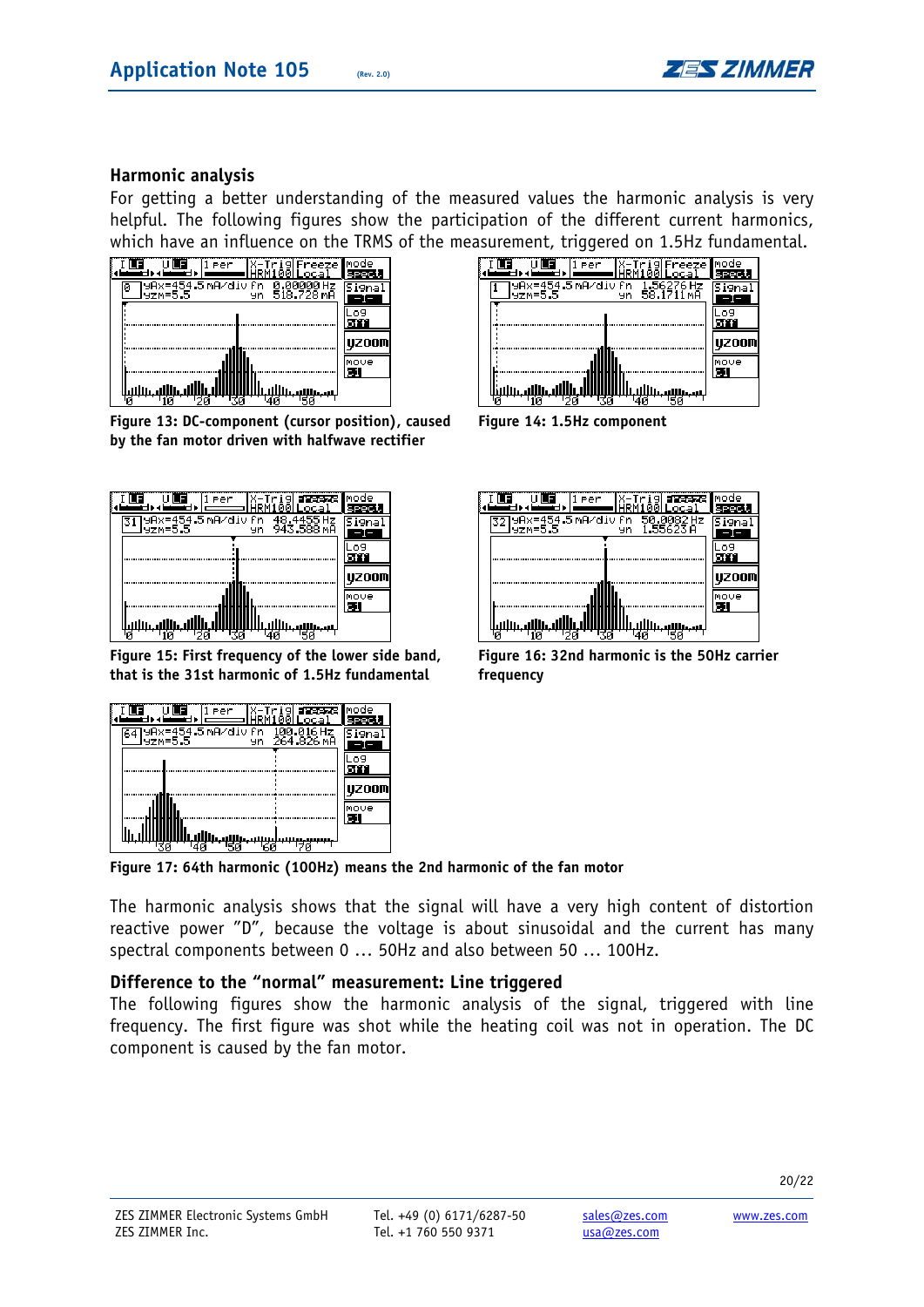

| Sync UlFreeze Imode<br>12 Per<br>ARM100 Loca                      |      |
|-------------------------------------------------------------------|------|
| 98x=454.5 mA/div fn<br>49.9761 Hz<br>600.539 MH<br>lyzm=5.5<br>9n |      |
|                                                                   |      |
|                                                                   | OOM  |
|                                                                   | nove |
|                                                                   |      |

**Figure 18: Measured harmonics triggered with line frequency** 

|        | ٦Ē<br>l2 Per              | Sync Ul <b>ariaac</b><br>HRM100Local                    |  |
|--------|---------------------------|---------------------------------------------------------|--|
| P      | 0.13425 kW<br>0.18806 kVA | 0.13170 kva $\overline{\in}$<br>Q<br>0.13170 kvar<br>-D |  |
|        | P(n)                      | $\overline{S(n)}$                                       |  |
|        |                           |                                                         |  |
| П      | ⊢0.00018 kW               | <b>0.00018 KVA</b>                                      |  |
| 1      | 0.13436 kW                | 0.13436 kUA                                             |  |
| 2<br>3 | –0.00085 kW<br>8.88888 kW | 0.00085 kVA<br>0.00001 kVA                              |  |

**Figure 19: Active and apparent power while the heating coil is not in operation** 

In the second figure the heating coil started to heat, the current increases up to 8A.

|  | í2 Per<br>Freeze<br>1 คค<br>Loca                                | mode  |
|--|-----------------------------------------------------------------|-------|
|  | 98x=454.5m8/div fn<br>49.9789 Hz<br>8.20606 A<br>lyzm=5.5<br>9n |       |
|  |                                                                 |       |
|  |                                                                 | IZOOM |
|  |                                                                 | Imove |
|  |                                                                 |       |

|                       | 2 Per                                                                  |        | HŘMÍ00Local                                                                    | Freeze                       |  |
|-----------------------|------------------------------------------------------------------------|--------|--------------------------------------------------------------------------------|------------------------------|--|
| P<br>Ŝ                | 1.79279 kW<br>1.79705 kVA                                              | Q<br>D |                                                                                | 0.12369 kvafi<br>0.12368 kva |  |
| P(n)                  |                                                                        |        | S(n)                                                                           |                              |  |
| ว<br>1<br>2<br>3<br>л | ⊢0.00009 kW<br>1.79163 kW<br>–0.00078 kW<br>–0.00004 kV<br>–0.00004 kW |        | <b>0.00009 kVA</b><br>1.79163 kUA<br>0.00078 kVA<br>0.00004 kUA<br>0.00004 kUA |                              |  |

**Figure 20: Heating coil in operation Figure 21: Active and apparent power while heating**

The distortion reactive power is quiet constant, independent of the heating coil is in operation or not. In this cases "D" is caused by the one way rectification of the fan motor current. "P" and also "S" change very much depending on the signal being analysed (heating on/off). All measurements were done for 2 periods of line frequency.

#### **Power analysis**

With X-synchronisation to the frequency of the 1.5Hz modulation signal the following power values were measured:

|      | Per                             | -Trig Freeze<br>iRM100Local      |  |
|------|---------------------------------|----------------------------------|--|
| P    | 0.34168 kW<br>0.67252 kVA<br>D  | 0.57926 kval<br>Q<br>0.55758 kva |  |
| P(n) |                                 | S(n)                             |  |
|      |                                 |                                  |  |
| 30   | 8.88882 kW<br>31-0.00011 kW     | 0.00012 kVA<br>0.00068 kUA       |  |
| 꾫    | 0.09920 kV<br><b>0.00013 kW</b> | 0.18594 kua<br>0.00015 kVA       |  |

**Figure 22: Active power and apparent power at line frequency (32nd harmonic)**